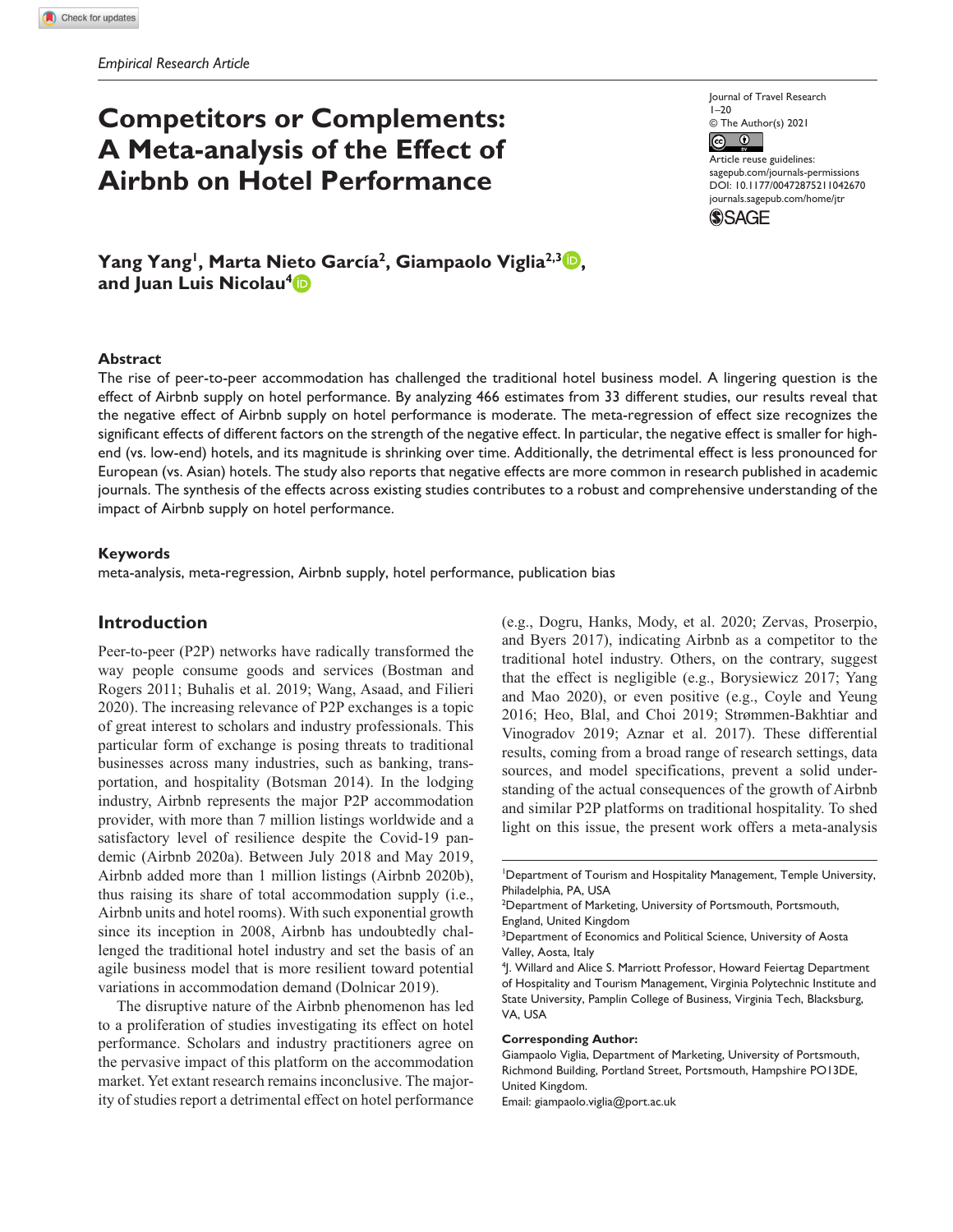that has the broad scope of investigating the influence of both contextual and methodological variables on the impact of Airbnb supply on the performance of traditional hospitality operators. A meta-analysis is defined as "the statistical analysis of a large collection of results from individual studies for the purpose of integrating the findings" (Glass 1976, p. 3). In tourism economics, meta-analyses have been heavily used to synthesize quantitative effects and economic relationships, such as tourism demand elasticities (Peng et al. 2015), effect of world heritage sites on tourism development (Yang, Xue, and Jones 2019), and the tourism-led growth hypothesis (Nunkoo et al. 2020).

In our study, a meta-analysis synthesizes the empirical results from different studies, offering a clear picture of the impact of Airbnb on hotel performance. First, the findings reveal that the overall effect size is negative and very modest (–0.037). However, when taking only the studies that use occupancy rate as the indicator of hotel performance, this negative effect size is slightly larger (–0.066), suggesting that the impact of Airbnb supply on occupancy is more pronounced than the overall effect on hotel performance (–0.037). Second, we recognize a significant level of publication bias in the reported results, which indicates that certain types of results are more likely to be reported. Third, a meta-regression shows a wide array of factors influencing the effect size across estimates, such as research setting, model estimation and specification, and variable measurement and data structure.

This study offers some clear contributions to the current literature on tourism and hospitality management. First and foremost, our study represents a pioneering effort on synthesizing the effect of Airbnb supply on hotel performance based on diverse empirical studies, providing a more nuanced understanding of the Airbnb–hotel performance relationship. Second, we explore the factors moderating this relationship. Most of these factors, such as research context and variable measurement, are typically difficult to be scrutinized in a single empirical study. In light of this, the study provides methodological insights for researchers interested in investigating the Airbnb–hotel performance relationship. Finally, we offer econometric recommendations that could be generalizable to other applied econometric studies in tourism economics.

The remainder of this article is structured as follows. The following two sections present the theoretical background and introduce the key factors shaping the effect of Airbnb supply on hotel performance. The fourth section explains the methodology. The results are discussed in the fifth section. The final section presents the contributions and implications.

## **Theoretical Background**

#### *P2P Accommodation*

Traditional market exchanges now coexist with alternative forms of consumption consisting of access-based goods or

services offered by peers (Bardhi and Eckhardt 2012). These forms of consumption are collectively known as "sharing economy" and have rapidly spread across a number of sectors. Among others, the sharing economy has pervasively transformed the accommodation sector (Karlsson and Dolnicar 2016). In this sector, traditional alternatives (i.e., hotels) now coexist with a different type of accommodation often referred as P2P accommodation. A P2P accommodation unit entails the space that a host rents for short-term stays using a digital platform, thus establishing a room-sharing business in the cyber marketplace (Karlsson et al. 2017). While various terms have been used to refer to these P2P exchanges, our conceptualization of P2P accommodation emphasizes (1) the platform-mediated nature of the transaction, (2) the necessary monetary exchange, and (3) the broad scope of the accommodation provider that includes both professional and nonprofessional hosts.

Research in tourism and hospitality management has devoted considerable attention to the P2P accommodation phenomenon. Various streams of literature have emerged that focus on different topics, including (1) the understanding of guests' motivations, attitudes, and behavior (Guttentag et al. 2018; Shuqair, Pinto, and Mattila 2019; So, Oh, and Min 2018; Tussyadiah 2016); (2) the determinants of P2P accommodation demand (Gunter and Önder 2018; Leoni et al. 2020); (3) hosts' behavioral patterns and effective marketing strategies (Gibbs et al. 2018; Nieto García et al. 2019; Wang, Asaad, and Filieri 2020); (4) the impact on international tourism demand (Volgger, Taplin, and Pforr 2019); and (5) societal and economic impacts (e.g., Zervas, Proserpio, and Byers 2017; Dogru, Mody, Suess, et al. 2020). The following section elaborates more on the factors that have hastened the spread of these networks.

## *Competitive Advantages of P2P Accommodation*

P2P accommodations boast multiple competitive advantages over traditional operators (Dolnicar 2019). First, from the consumer's viewpoint, economic (i.e., lower cost), sustainability (i.e., social and environmental responsibility), and community benefits (i.e., social interactions) are the three main drivers to choose P2P experiences over traditional hotel stays (Tussyadiah 2016). Recent studies also reveal the critical role of home-related benefits (Pera et al. 2019; So, Oh, and Min 2018), and other experiential attributes (Mody, Suess, and Lehto 2019; So, Oh, and Min 2018). Yang, Tan, and Li (2019) confirm that P2P accommodation users perceive a significantly higher trip value than other tourists. As a result, a new way of travel has emerged (Lee and Kim 2018), with scholars even referring to "Airbnb tourism" (Volgger, Taplin, and Pforr 2019).

Second, another competitive advantage relates to the intrinsic nature of how these networks operate. P2P platform providers advertise private accommodations that are owned by hosts. Therefore, the platform provider can increase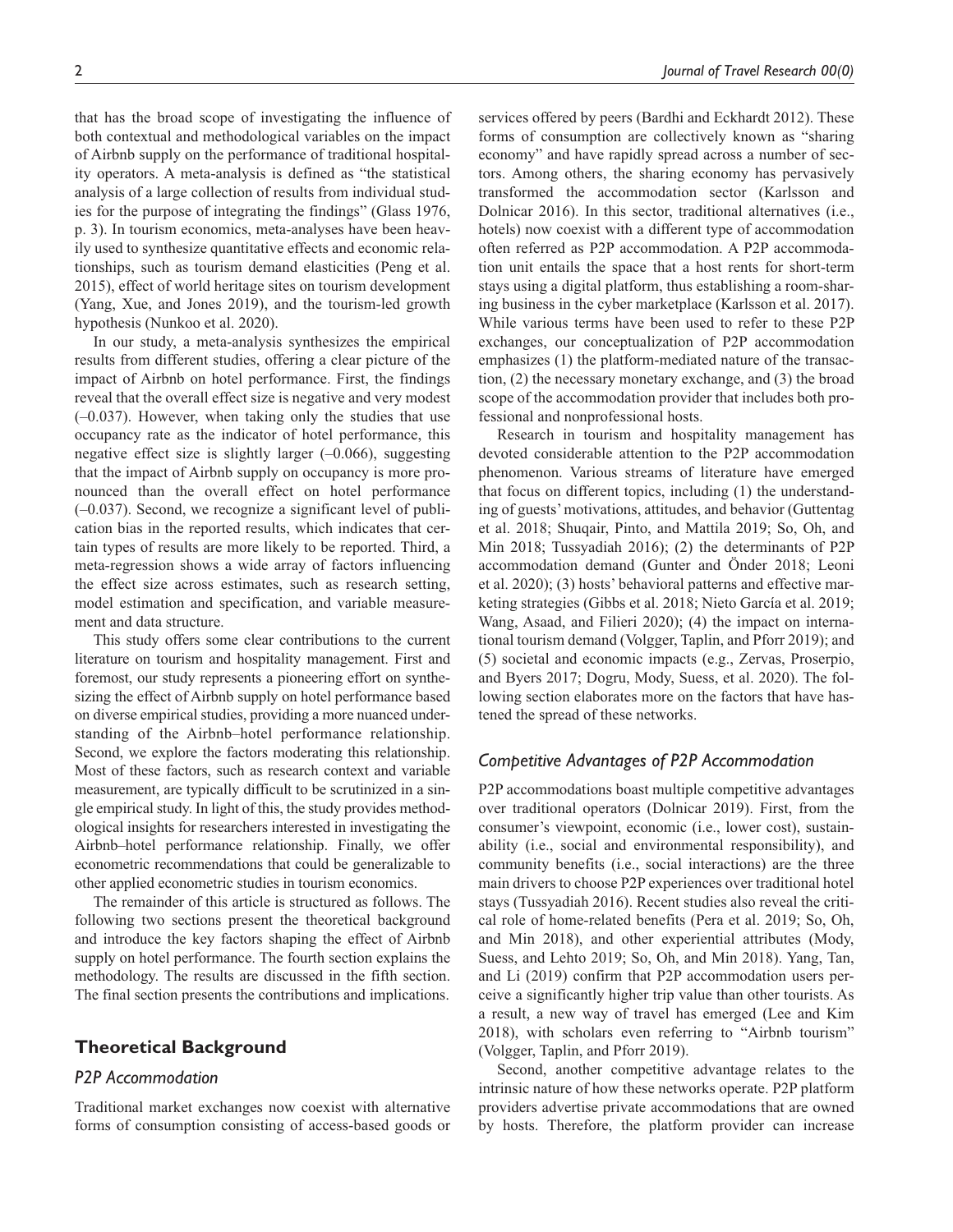| Article                                         | <b>Empirical Context</b>            | Main Findings                                                                                                                                                                                                |
|-------------------------------------------------|-------------------------------------|--------------------------------------------------------------------------------------------------------------------------------------------------------------------------------------------------------------|
| Aznar, Sayeras, Rocafort,<br>and Galiana (2017) | Barcelona (Spain)                   | Positive correlation between Airbnb supply and hotel's return on equity.                                                                                                                                     |
| Benítez-Aurioles (2019)                         | Barcelona (Spain)                   | Airbnb supply has undermined hotels' occupancy and performance, regardless the<br>hotel category.                                                                                                            |
| Choi, Jung, Ryu, Kim,<br>and Yoon $(2015)$      | Seoul, Busan, and<br>Jeju (Korea)   | Airbnb supply does not affect hotels' revenue in Korea.                                                                                                                                                      |
| Dogru, Hanks, Mody,<br>et al. (2020)            | London, Paris,<br>Sydney, and Tokyo | A 1% increase in Airbnb supply decreases hotel RevPAR by between 0.016% and<br>0.031%                                                                                                                        |
| Dogru, Hanks, Ozdemir,<br>et al. (2020)         | All cities in the US                | Negative impact of Airbnb supply on hotel RevPAR and ADR metrics across<br>different organizational structures (franchising, managed, and independent hotels).<br>No significant effect on occupancy.        |
| Dogru, Mody, Line, et al.<br>(2020)             | All cities in the US                | The effect of hotel supply on hotel RevPAR is much larger than that of Airbnb<br>supply. Airbnb supply adversely affects room prices. The pervasive effects only<br>appear in states with high hotel supply. |
| Dogru, Mody, and Suess<br>(2019)                | Ten cities in the US                | A 1% increase in Airbnb supply decreases hotel RevPAR by 0.025% and ADR by<br>0.02%. The impact on hotel RevPAR varies between 0.015% and 0.043% across<br>hotel class segments.                             |
| Heo, Blal, and Choi<br>(2019)                   | Paris (France)                      | Different growth and seasonality patterns for Airbnb and hotels. Occupancy has<br>reached a plateau, ADR is slightly decreasing, and profitability for hosts is dropping.                                    |
| McGowan and Mahon<br>(2018)                     | New York City (US)                  | Significant negative effect of Airbnb's entry on hotel revenue, occupancy, and<br>average daily rate. However, the size of these effects is relatively small.                                                |
| Strømmen-Bakhtiar and<br>Vinogradov (2019)      | All cities in Norway                | Airbnb presence has a positive effect on hotel occupancy in Norway. Income per<br>room is independent of Airbnb activity.                                                                                    |
| Xie and Kwok (2017)                             | Austin, Texas (US)                  | Airbnb supply negatively affects nearby hotels' performance. The relationship is<br>moderated by price difference (hotel - Airbnb) and price dispersion.                                                     |
| Yang and Mao (2020)                             | Houston, Texas<br>(US)              | The effect of location advantage on lodging performance is stronger for urban hotels<br>than Airbnb units. The findings do not suggest a direct competition between urban<br>hotels and Airbnb units.        |
| Zervas, Proserpio, and<br>Byers (2017)          | All cities in Texas<br>(US)         | The negative impact of Airbnb supply on hotel revenue ranges between 8% and 10%.<br>Low-price hotels and those that do not cater to business travelers are the most<br>affected.                             |

**Table 1.** The Effect of Airbnb Supply on Hotel Performance Indicators—Main Findings.

short-term rental capacity rapidly at a minimal marginal cost (Zervas, Proserpio, and Byers 2017). Previous research has also noted the advantage in terms of leveraging an augmented set of locations—hosts' properties are more geographically disperse (Gutiérrez et al. 2017). Some types of Airbnb properties can be found in areas with a limited hotel supply (Yang and Mao 2019). Lastly, compared with traditional operators, P2P platform providers have access to accommodations that are unique in their design and features, making them especially suitable for a tailored offer that satisfies the needs of niche markets (Dolnicar 2018). In light of these arguments, it becomes evident that this alternative marketplace is often in direct competition with certain types of hotels.

# *Effects of P2P Accommodation Supply on Hotel Performance*

Of particular interest to the hotel industry is assessing the impact of P2P accommodation supply on key hotel performance indicators (Dogru, Hanks, Mody, et al. 2020; Dogru, Hanks, Ozdemir, et al. 2020). The P2P accommodation market has

witnessed a rapid expansion, with several platforms operating in this marketplace (i.e., Homeaway, HouseTrip, HomeToGo). Airbnb, with more than 7 million listings worldwide (Airbnb 2020), has become the dominant player. As a result, Airbnb has been used as the empirical context in many academic studies assessing the impact of P2P accommodation on hotel performance. The majority of studies suggest that the increased Airbnb supply has generated a detrimental effect on hotel performance (e.g., Byers et al. 2013; Dogru, Mody, and Suess 2019; McGowan and Mahon 2018), with the argument that increased supply has diluted the demand of traditional hotel accommodation (Zervas, Proserpio, and Byers 2017). However, the competitive dynamics seem to differ across destinations. For instance, in Paris, Heo, Blal, and Choi (2019) find a nonsignificant effect of P2P accommodation on hotel performance. Table 1 presents a synthesis of the main findings published in peerreviewed journal articles. The summary table suggests that the academic knowledge on the topic remains very fragmented. This could be explained by the wide variety of research approaches, research designs (e.g., research period, research unit, and location), and methodological techniques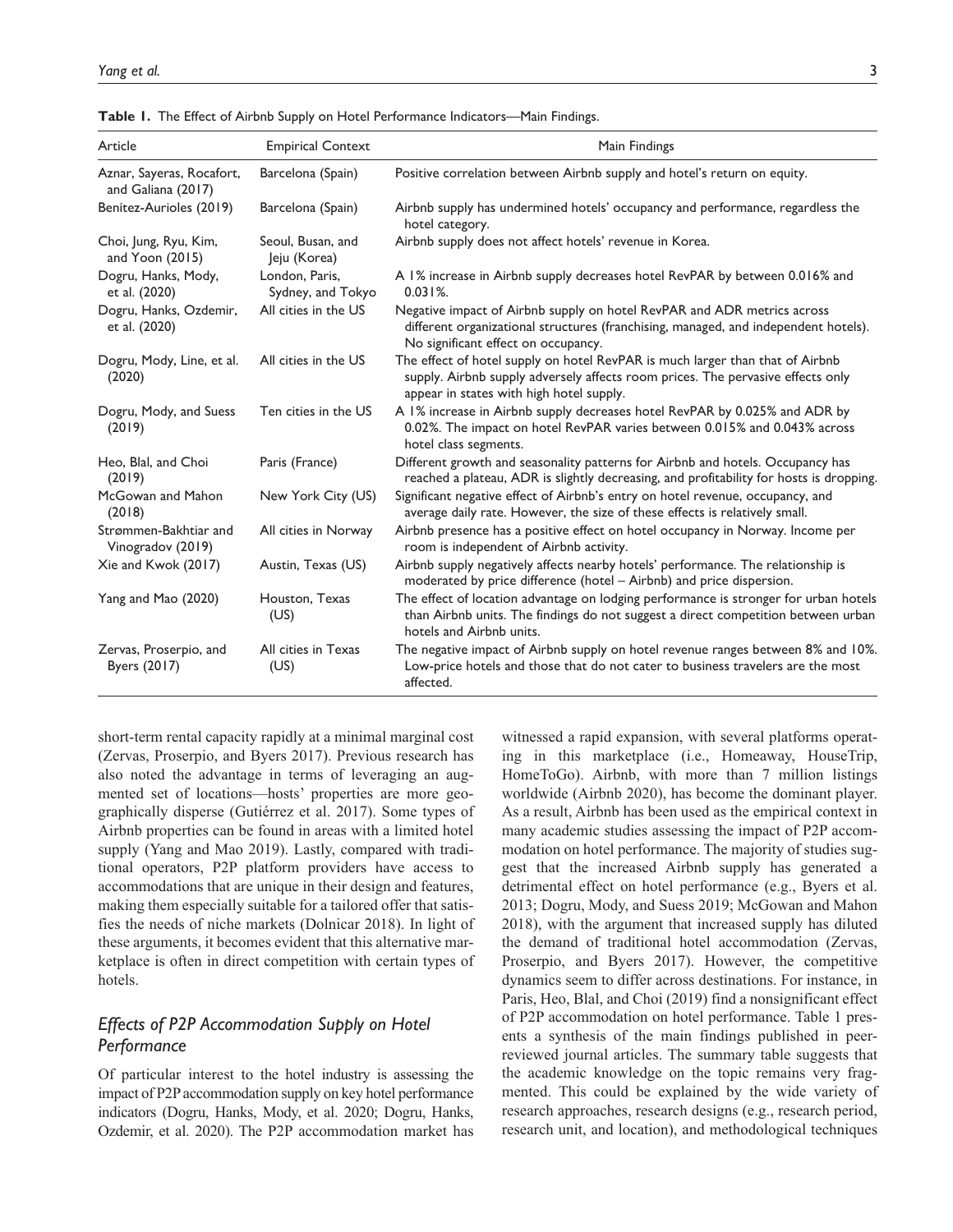

**Figure 1.** Conceptual framework.

(e.g., model specification, variable operationalization, and estimation strategies).

# **Conceptual Framework**

Figure 1 presents the conceptual model of the meta-analysis, showing the factors that shape the effect size of Airbnb supply on hotel performance. The model comprises a list of factors that come from the literature and are grouped into four categories (i.e., research settings, model specification and estimation, variable measurement and data structure, and publication outlet). These categories emerge from common practice in previous meta-analyses in tourism and marketing research (e.g., Yang, Xue, and Jones 2019; You, Vadakkepatt, and Joshi 2015).

# *Research Settings*

*Research unit.* The research unit plays an important role in determining substitution patterns between hotels and Airbnb properties. City-level demand trends affect both Airbnb supply and hotel revenue (Zervas, Proserpio, and Byers 2017). When using a broader unit of analysis (e.g., regional aggregated data) instead of individual property data, the effect of Airbnb supply on hotel performance may dilute or exaggerate because of the potential impact of other factors. Following this argument, our study proposes that the effect size will be different between studies using the property-level data and those using regional aggregated data.

*Research period.* Since its entry into the accommodation market, Airbnb has undergone exponential growth. The platform has become increasingly popular across countries over the last five years (Airbnb 2020). This increased awareness may result in a more pronounced detrimental impact on hotel performance in later periods. On the other hand, the negative effect could diminish over time as the hotel industry became more prepared for the sharing economy. Low-end hotels can compete on prices, whereas high-end ones can invest in service quality (Chang and Sokol 2020). In later periods, the industry is also witnessing various types of restrictions and regulations on home-sharing services imposed by the local governments (Nieuwland and Van Melik 2020; Falk and Yang 2020). Therefore, we expect that the research period will influence the effect size of the Airbnb–hotel performance relationship.

*Sample country.* Market conditions (e.g., regulations) or cultural aspects in an area might affect the impact Airbnb has on hotel performance. This impact might be weaker in areas where hotel supply exceeds demand (Dogru, Mody, Line, et al. 2020). Similarly, the cultural background may affect the willingness to use P2P stays as a substitute for traditional hotel experiences. For instance, Chinese notions of hospitality differ culturally from those of Western countries (Cheng and Zhang 2019). In China, homes are not places to share with strangers; as a result, Airbnb has not substantially penetrated this market. Instead, alternative P2P networks had better catered to the needs of Chinese consumers (Xiang and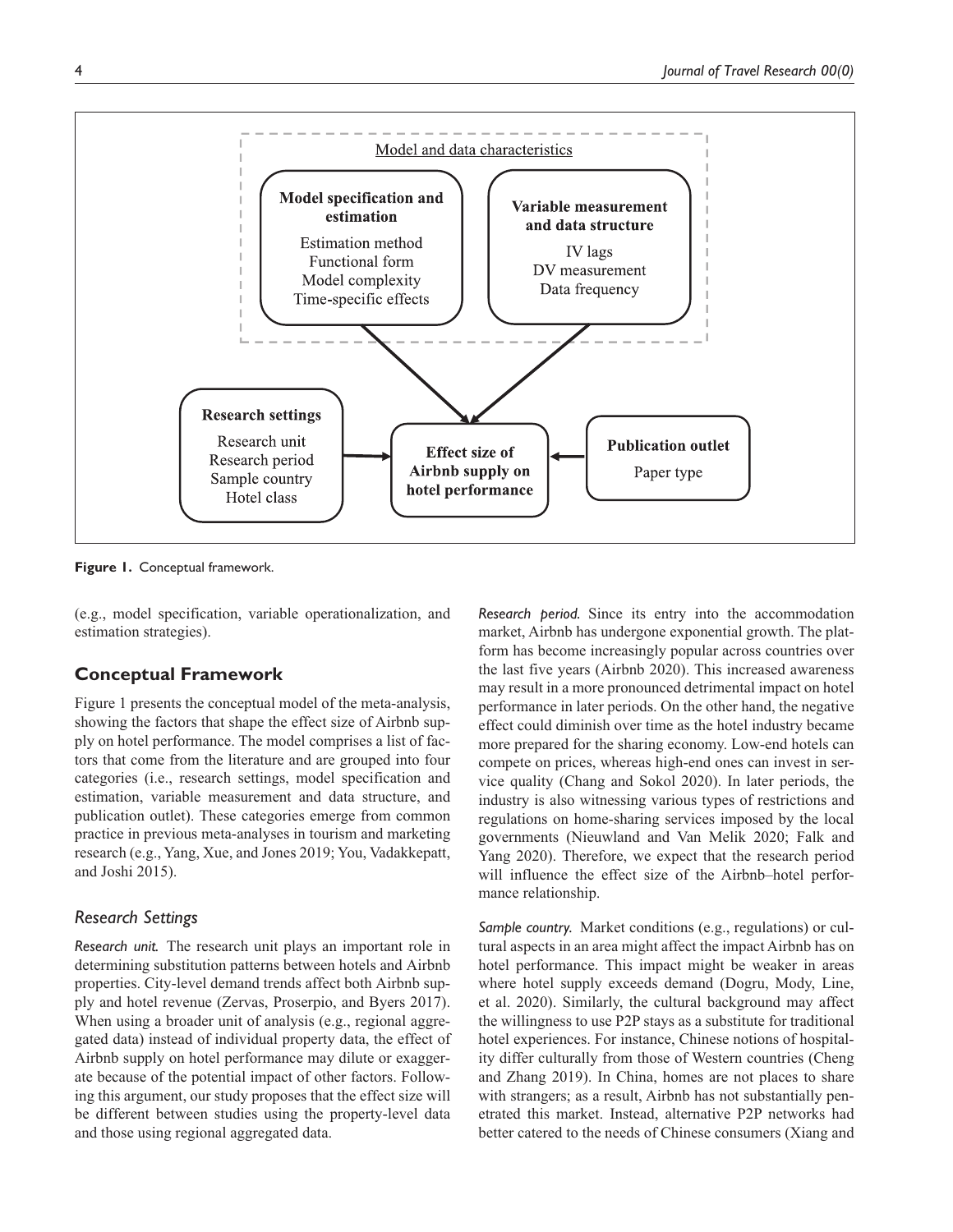Dolnicar 2018). Following these arguments, we expect that the effect of Airbnb supply on hotel performance will vary across different geographic regions.

*Hotel class.* While high-end hotels rely on high-quality service and luxury features, low-end hotels mainly focus on guests' functional needs. The importance that consumers attribute to each hotel feature differs by hotel class (Mattila 2007; Rhee and Yang 2015). Therefore, Airbnb may not be an ideal substitute for every consumer. It would be more attractive for consumers with budget restrictions and less attractive for travelers looking for outstanding service or specialized features (e.g., business travelers). If this is the case, the negative effect of Airbnb on hotel performance should be higher for low-end hotels than high-end hotels.

#### *Model Specification and Estimation*

*Estimation method.* The majority of studies investigating the Airbnb–hotel performance relationship rely on panel data estimation, looking both at cross-sectional and longitudinal effects. Among the latter ones, some studies adopt estimation methods based on maximum likelihood techniques, such as autoregressive distributed lag model (Dogru, Hanks, Ozdemir, et al. 2020) or augmented mean group (Coyle and Yeung 2016), while others employ modified least-squares techniques, such as the fixed effects model (Zervas, Proserpio, and Byers 2017) or panel dynamic ordinary least squares (Coyle and Yeung 2016). Studies also differ in the estimation method of standard errors, with some of them using robust standard errors to obtain unbiased estimates under heteroscedasticity (e.g., Kim and Lee 2019). While this approach is appropriate with large samples, its use may result in inefficient estimates in case of homoscedasticity. We, therefore, propose that the effect size differs between studies using robust standard errors and those that do not.

*Functional form.* The functional form adopted in a study may also affect the effect size. Previous works have used different types of functional forms. Some of them transform the values of both dependent and independent variables into their logarithmic (log) values (log–log; e.g., Choi et al. 2015). Others only transform in log either the values of the dependent variable (log-level; e.g., Borysiewicz 2017) or the values of the independent variable (level-log; e.g., Dogru, Mody, and Suess 2017). Some studies leave both variables untransformed (level-level; e.g., Benítez-Aurioles 2019). Therefore, we examine whether the transformation of the dependent variable, independent variables, or both affects the effect size.

*Model complexity.* Our study also tests whether the number of independent variables included in the model has an impact on the effect size. Omitting variables from the estimation

model could potentially lead to biased results (i.e., omitted variable bias). Thus, we include the number of independent variables as a measure of model complexity in our metaanalysis. A larger number of theoretically relevant independent variables leads to a more accurate specification of the model, which may influence the effect size.

*Time-specific effects.* The effect size may vary across studies depending on whether the models capture time-specific effects. The time-specific effects account for variation that comes from events or trends linked to the specific period. In our work, we investigate whether the inclusion of timespecific effects in the econometric model leads to different effect sizes. We argue that including time-specific effects improves the specification of the model by alleviating the omitted variable issue and therefore affects the effect size.

#### *Variable measurement and data structure*

*Independent variable lags.* The inclusion of lagged independent variables in the estimation model has been a common strategy to address reverse causality and other endogeneity issues. Despite the criticism of the use of lagged independent variables for identification purposes (Bellemare, Masaki, and Pepinsky 2017), many studies still rely on this strategy. One fundamental premise is that it may take time for the hotel market to respond to the supply change of Airbnb units, and the use of lagged variables (LV) is able to capture this delay (Xie and Kwok 2017). Therefore, we test whether the use of independent variable lags affects the resulting estimates.

*Dependent variable (DV) measurement.* The most common metrics of hotel performance are average daily rate, occupancy rate, and revenue per available room (RevPAR). While several studies report a detrimental effect of Airbnb supply on hotel total revenues and RevPAR (Xie and Kwok 2017; Zervas, Proserpio, and Byers 2017), the impact on occupancy has offered mixed results (e.g., Benítez-Aurioles 2019; Dogru, Hanks, Ozdemir, et al. 2020). Thus, we analyze the influence of using different performance measures (i.e., average daily rate, occupancy, RevPAR, and others) on the effect size.

*Data frequency.* Similar to unit aggregation, the temporal aggregation of data in empirical models may play a role in diluting variations of hotel performance (You, Vadakkepatt, and Joshi 2015). Lower data frequency might result in a diluted effect. This meta-analysis tests whether the data frequency (e.g., monthly, quarterly, yearly) affects the effect size.

#### *Publication Outlet*

The publication outlet has been frequently included as a key parameter in meta-analyses that explore contrasting results (e.g., You, Vadakkepatt, and Joshi 2015). A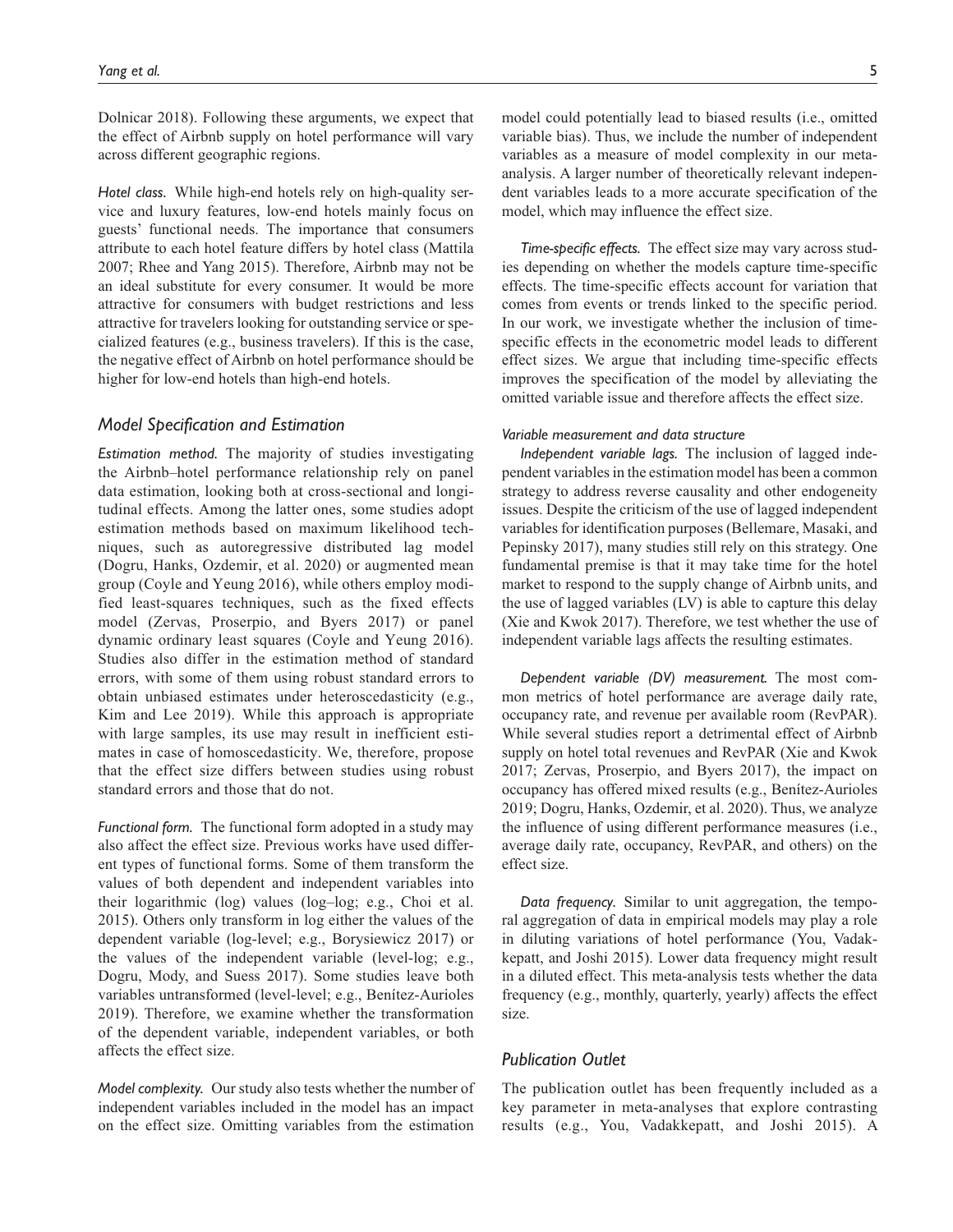significant effect of this parameter reveals the existence of publication bias, which can be defined as "the selective publication of studies with a particular outcome, generally, those which are statistically significant, at the expense of null studies" (Ferguson and Brannick 2012, p. 120). Some publication outlets, such as academic journals, require double-blind reviews. Therefore, the authors may be motivated to present more favorable estimates to reviewers. Specifically, we expect highly significant effects in academic journal articles while less or nonsignificant effects in studies from other outlets that do not undergo a very selective peer-review process (e.g., working papers and conference papers).

## **Methodology**

#### *Study Collection and Data Coding*

Existing studies on the effect of Airbnb on hotel performance were collected through an extensive search on databases, including Google Scholar, EBSCO Hospitality & Tourism Complete, and ProQuest Dissertations. The search only included studies written in English. The keywords used for the search included *hotel performance*, *Airbnb*, *Airbnb supply*, *hotel RevPAR*, *hotel occupancy*, and *hotel rates*. Additional articles were gathered after further crossreferencing. The empirical studies should use an applied econometric method to investigate the impact of Airbnb supply (as an independent variable) on hotel performance (as a dependent variable) in a double-log, semi-log, or level-level functional form. The study collection ran from October 2019 until January 2021, following the general guidelines of literature search for meta-analysis (Stanley and Doucouliagos, 2012). We then screened the studies according to several criteria:

- 1. We excluded the articles with incomplete information, especially those without clear information on the statistics related to the effect size, such as the number of observations, standard errors, or *t* statistics of regression coefficients (e.g., Dogru, Mody, and Suess 2017).
- 2. We excluded the articles in which the dependent variable and independent variables used different orders of differencing (e.g., Mohamad 2016).
- 3. We removed the studies including both current and historical Airbnb supply measures in a single model (e.g., Apergis, Hayat, and Saeed 2020).
- 4. We removed studies using Airbnb occupancy rate to measure the Airbnb supply effect (e.g., Ginindza and Tichaawa 2019).
- 5. We excluded the studies using other types of homesharing services, like Xiaozhu and Tujia, in China (e.g., Chen, Wei, and Xie 2019). By applying all the criteria, we ended up with a total of 33 studies.

The final meta-sample of 33 studies includes journal articles (17), dissertations and theses (6), working papers (6), and conference papers (4). Most of these studies incorporate several model specifications, and some of them conduct different analyses using different subsamples. Therefore, the researchers coded the estimates for each model specification and subsample from each study. Two coders undertook the coding process and discussed any inconsistency until reaching a consensus.

We chose partial correlation *r* as the effect size reflecting the impact of Airbnb supply on hotel performance. The partial correlation measures the association between two variables after controlling for other variables, and the coefficient is unit-free, which allows for interstudy comparison based on a consistent measure (Djankov and Murrell 2002). The partial correlation has been frequently adopted in meta-analyses of applied econometrics (Stanley, Doucouliagos, and Steel 2018; Havranek, Irsova, and Zeynalova 2018), and in particular, in tourism research (Yang, Xue, and Jones 2019; Nunkoo et al. 2020). The partial correlation *r* is calculated as

$$
r = \frac{t}{\sqrt{t^2 + df}},\tag{1}
$$

where *t* is the reported *t* statistic of estimated coefficient in the econometric model and *df* represents the degree of freedom of the model. The standard error is  $\sqrt{\left(1 - r^2\right)/df}$ . We did not conduct Fisher's *z* transformation because of the slight bias associated with the transformation (Schulze 2004). For studies failing to report relevant information of *t* statistics, we used the midpoint of significance range as indicated in the estimation table (Greenberg, Michalopoulos, and Robins 2003); for example, corresponding *t* statistic at a *p-*value of 0.03 is used for estimates significant at the 0.05 level while *t* statistic at a *p*-value of 0.005 is used for estimates significant at the 0.01 level. At the same time, we also coded other relevant information about the estimate and research, such as the research setting, sample size, research period, model specification, variable operationalization, control variables used, estimation methods, and publication outlet. By doing so, we were able to unveil factors contributing to the heterogeneity across different empirical studies in the meta-analysis sample. In particular, we coded multiple effect sizes within a single study to improve the efficiency from the expanded sample size and extra within-study variation for meta-regression (Melo, Graham, and Noland 2009). To reduce the potential coding bias, we did not code estimates based on the interaction terms with an Airbnb supply measure. A total set of 466 estimates is finally used to perform the meta-analysis.

#### *Meta-analysis Methods*

In the first step of meta-analysis, we synchronize the results from past studies by combining the effect size. In a meta-analysis, both fixed effects and random effects can be used to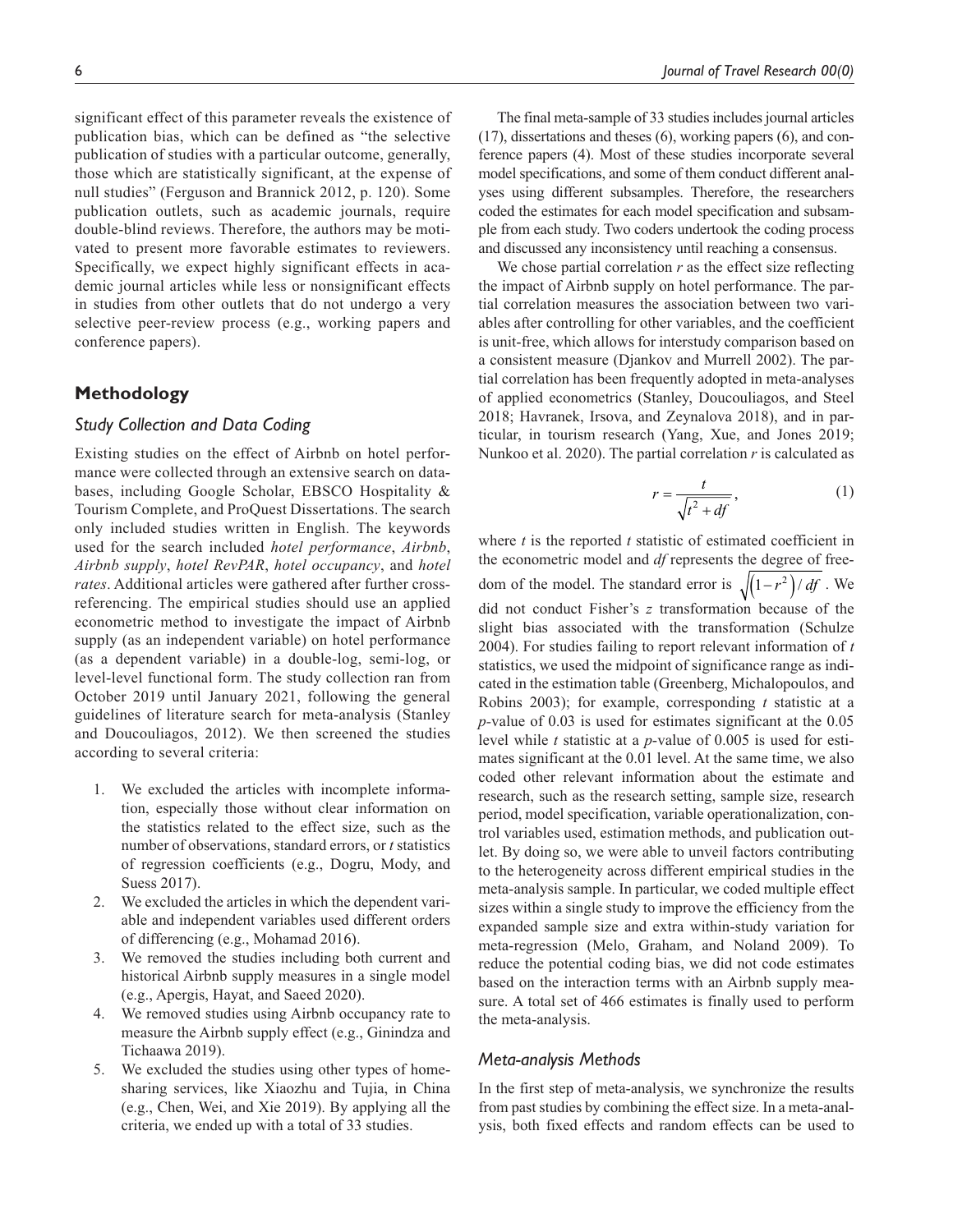yield a weighted average of effect size (Ringquist 2013). Statistics, such as  $I^2$  and the  $Q$  statistic of the test of homogeneity, are used to gauge which method is more appropriate to generate the combined effect size (Schmidt and Hunter 2014). However, some adjustments are necessary for investigating the presence of publication bias (see Moldes and Ku 2020). Two sources of publication bias exist. Type I publication bias occurs when a strong preference exists for certain types of results. In the context of the Airbnb–hotel performance relationship, the negative coefficient can be more accepted with the existing theories, leaving some authors and reviewers treating the positive coefficient suspicious. A funnel plot can be used to detect the presence of type I bias, and a nonparametric "trim-and-fill" method is used to impute the data and alleviate this bias (Duval and Tweedie 2000). The method iteratively estimates missing studies due to publication bias and imputes the effect sizes and standard errors. After that, the original and imputed effect sizes are pooled to generate the combined effect size. Type II publication bias exists when researchers are more (or less) inclined to report significant results (Stanley 2005), and a Galbraith plot can detect this bias.

The study relies on a meta-regression to examine factors shaping the effect size. Meta-regression analysis (MRA) is a multivariate empirical analysis that uses regression techniques to uncover the causes of variation among reported regression estimates (Stanley and Doucouliagos 2012). In the presence of heterogeneity between studies, an MRA is appropriate to explain the differences between the studies (Van Houwelingen, Arends, and Stijnen 2002, p. 607). Equation 2 presents the analytical model.

$$
r_i = \beta_0 + \gamma SE(r_i) + \sum_{j=1}^{k} \beta_j Z_j + \varepsilon_i
$$
 (2)

where *r* is the partial correlation coefficient, *Z* represents the set of *k* explanatory variables explaining the different partial correlation coefficients, *SE*(*r*) is the standard error of partial correlation coefficient, and  $\epsilon$  is the error term. Interestingly, when no explanatory variables were included, the coefficient γ can be used to test the presence of publication bias (Stanley and Doucouliagos 2012). As the ordinary least squares (OLS) estimation of Equation 2 can lead to the heteroscedasticity issue, a weighted least squares (WLS) method is used to correct for this issue (Stanley and Doucouliagos 2016; Stanley, Doucouliagos, and Steel 2018). The WLS method applies the inverse of squared standard error *SE*(*r*) as the weight. According to Stanley and Doucouliagos (2016), WLS estimation outperforms random/mixed effects meta-regression in the presence of publication bias and is superior to fixed effects meta-regression in most applications.

According to the research framework in Figure 1, we include a set of explanatory variables to capture the difference of research settings, model estimation and specification, variable measurement and data structure, and publication outlet across studies. Table 2 shows the coding scheme and descriptions of the variables in the meta-analysis. Table 3 presents the descriptive statistics of dependent and independent variables in the regression. The mean value of *r*, the effect size, is −0.042. The average year of data observation is around 2012. In the sample, 32.6% of effect sizes were collected from property data (*property\_data*), 55.8% were estimated using a robust standard error (*robust error*), and 62.0% were calibrated with a log–log functional form (*log\_log*). Moreover, 76.0% of effect sizes were obtained from studies embracing the time-specific effects in the panel data econometric model (*timedummy*), and 3.6% were collected from models with a lagged Airbnb-supply variable (*indep\_lag*). Most studies used high-frequency data, and 82. 2% of effect sizes were monthly/daily-based (*high\_ frequency*). Effect sizes from journal articles account for 54.3% of the sample (*journal\_article*), while others were collected from thesis/dissertation, conference papers, and working papers. Regarding geography of the sample, 39.06% of effect sizes were from studies using a North American sample, followed by European sample and Asian sample, which account for 31.97% and 19.74%, respectively. Most studies did not split the sample by hotel classes, and only around one-third effect sizes are hotel class–specific. Lastly, RevPAR was found to be a slightly more popular measure of performance than the average daily rate (ADR) and occupancy in the sample. We also provide the variance inflation factor (VIF) of each variable, and all of them are below 5.0, indicating the absence of multicollinearity issues in our sample.

# **Results**

#### *Publication Bias and Pooled Effect Size*

Figure 2 presents the graphic summary of 466 coded effect sizes from 33 empirical studies. For each study, the box plot shows the distribution of effect sizes within the study. The earliest study in the sample dated back to 2013, with the latest published in 2020. A considerable variation can be observed across studies. For instance, although most effect sizes were negative, we can observe some positive effect sizes. In a more extreme case, some studies have a positive median effect size based on the box plot.

Figure 3 presents the funnel plot and the Galbraith plot to identify the possible type I and II publication bias in the sample, respectively. The funnel plot is a scatterplot with effect size as a horizontal axis against its standard error. In the absence of publication bias, the plot should be symmetric with an inverted funnel–shaped (Stanley and Doucouliagos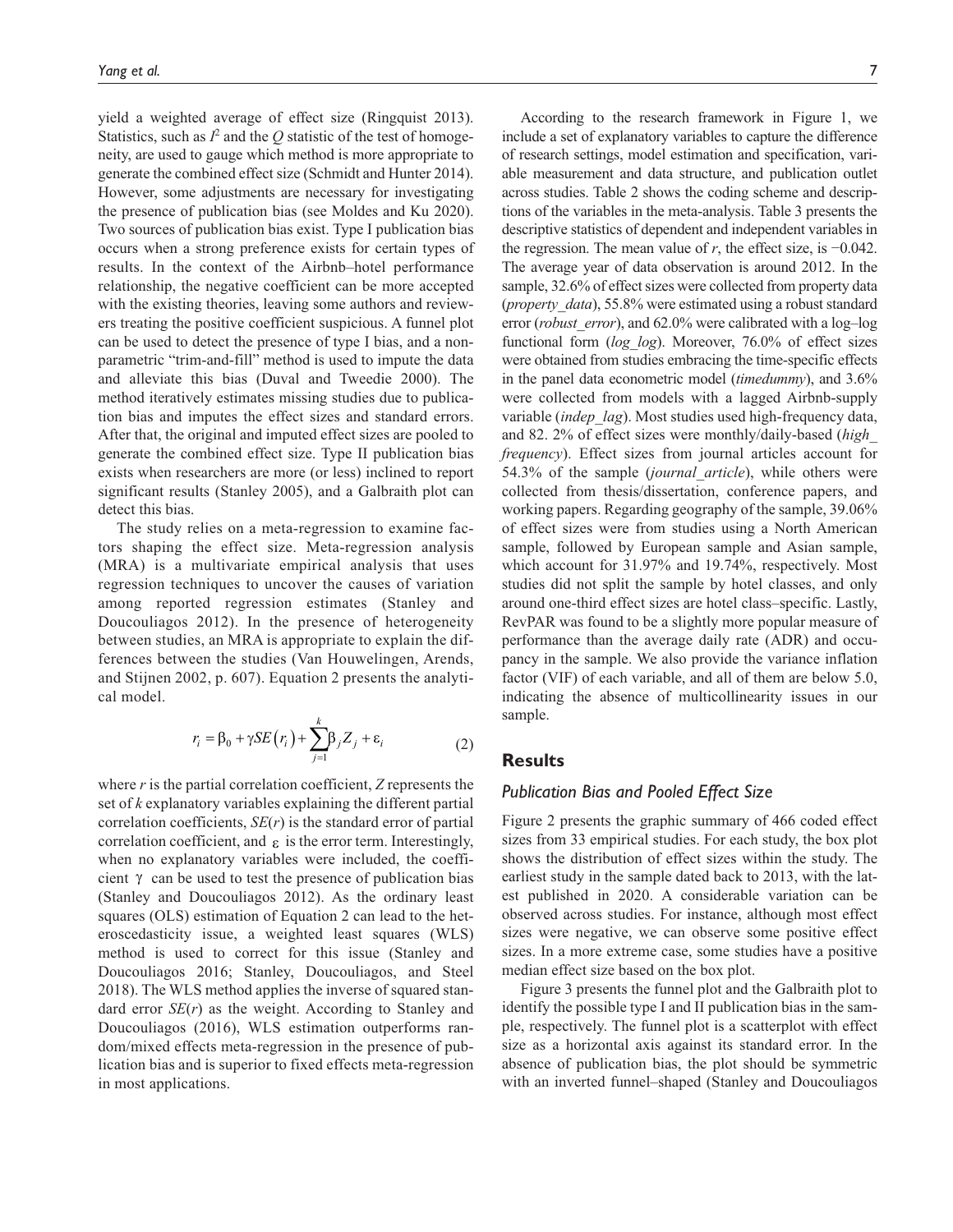| Variable                                | Label           | Coding Scheme                                                                                                                            |
|-----------------------------------------|-----------------|------------------------------------------------------------------------------------------------------------------------------------------|
| Research settings                       |                 |                                                                                                                                          |
| Research unit                           | property_data   | $I =$ data obtained from each single hotel property; $0 =$ aggregated data from<br>multiple hotel properties                             |
| Research period                         | midyear         | midpoint of research period in the sample (year)                                                                                         |
| Sample country                          | geography       | $I =$ Asia (benchmark), 2 = Europe, 3 = Global, 4 = North America, and 5 = Africa                                                        |
| Hotel class                             | class hotel     | $I = all, 2 = low-end (benchmark), 3 = midscale, and 4 = high-end$                                                                       |
| Model estimation and specification      |                 |                                                                                                                                          |
| Model estimation                        | robust error    | $I =$ robust standard errors used in the model estimation; 0 = others                                                                    |
| Functional form                         | log log         | $I = log-log$ functional form in the model; $0 =$ others                                                                                 |
| Model complexity                        | lnindep         | log of the number of independent variables used in the model                                                                             |
| Time-specific effects                   | timedummy       | $I =$ year-specific effects included in the econometric model; $0 =$ others                                                              |
| Variable measurement and data structure |                 |                                                                                                                                          |
| IV lags                                 | indep lag       | $I =$ use of lagged Airbnb supply as the independent variable, $0 =$ others                                                              |
| DV measurement                          | DV              | $I = ADR$ (benchmark), $2 =$ occupancy, $3 =$ RevPAR, and $4 =$ others                                                                   |
| Data frequency                          | high_frequency  | $I =$ monthly/daily data; $0 =$ yearly/biyearly/quarterly data in the model                                                              |
| Publication outlet                      |                 |                                                                                                                                          |
| Journal article                         | journal article | = study published as a journal article; $0 =$ other publication outlets (e.g., thesis/<br>dissertation, working paper, conference paper) |

**Table 2.** Description of Independent Variables and Coding Scheme.

#### **Table 3.** Descriptive Statistics of Variables in Meta-Regression.

| Variable                  | <b>Observations</b> | Mean       | <b>Standard Deviation</b>    | <b>VIF</b> |
|---------------------------|---------------------|------------|------------------------------|------------|
| r                         | 466                 | $-0.042$   | 0.175                        |            |
| SE(r)                     | 466                 | 0.044      | 0.052                        | 3.47       |
| property_data             | 466                 | 0.326      | 0.469                        | 3.47       |
| midyear                   | 466                 | 2012.120   | 2.545                        | 2.46       |
| robust_error              | 466                 | 0.558      | 0.497                        | 3.41       |
| log_log                   | 466                 | 0.620      | 0.486                        | 1.98       |
| lnindep                   | 466                 | 1.848      | 0.618                        | 2.56       |
| timedummy                 | 466                 | 0.760      | 0.428                        | 2.14       |
| indep_lag                 | 466                 | 0.036      | 0.188                        | 1.19       |
| high_frequency            | 466                 | 0.822      | 0.383                        | 1.81       |
| journal article           | 466                 | 0.543      | 0.499                        | 2.94       |
|                           | Frequency           | Percentage | <b>Cumulative Percentage</b> |            |
| $geography = Asia$        | 92                  | 19.74      | 19.74                        |            |
| $geography = Europe$      | 149                 | 31.97      | 51.72                        | 3.03       |
| $geography = Global$      | 24                  | 5.15       | 56.87                        | 2.03       |
| geography = North America | 182                 | 39.06      | 95.92                        | 3.84       |
| $geography = Africa$      | 9                   | 4.08       | 100.00                       | 2.98       |
| $class\_hotel = all$      | 289                 | 62.02      | 62.02                        | 3.33       |
| class hotel $=$ low end   | 46                  | 9.87       | 71.89                        |            |
| class hotel $=$ mid-scale | 44                  | 9.44       | 81.33                        | 1.97       |
| $class\_hotel = high-end$ | 87                  | 18.67      | 100.00                       | 2.54       |
| $DV = ADR$                | 109                 | 23.39      | 23.39                        |            |
| $DV =$ occupancy          | $ $   4             | 24.46      | 47.85                        | 1.92       |
| $DV = RevPAR$             | 123                 | 26.39      | 74.25                        | 1.91       |
| $DV = Others$             | 120                 | 25.75      | 100.00                       | 1.92       |

Note: VIF = variance inflation factor.

2010). As shown in Figure 3, many points fall out of the inverted funnel (pseudo 95% CI) area of the funnel plot, and the plot looks asymmetric as indicated by the heavier left portion. Therefore, the funnel plot indicates the presence of type I publication bias. We further run a meta-regression to test the presence of publication bias with *SE*(*r*) as the only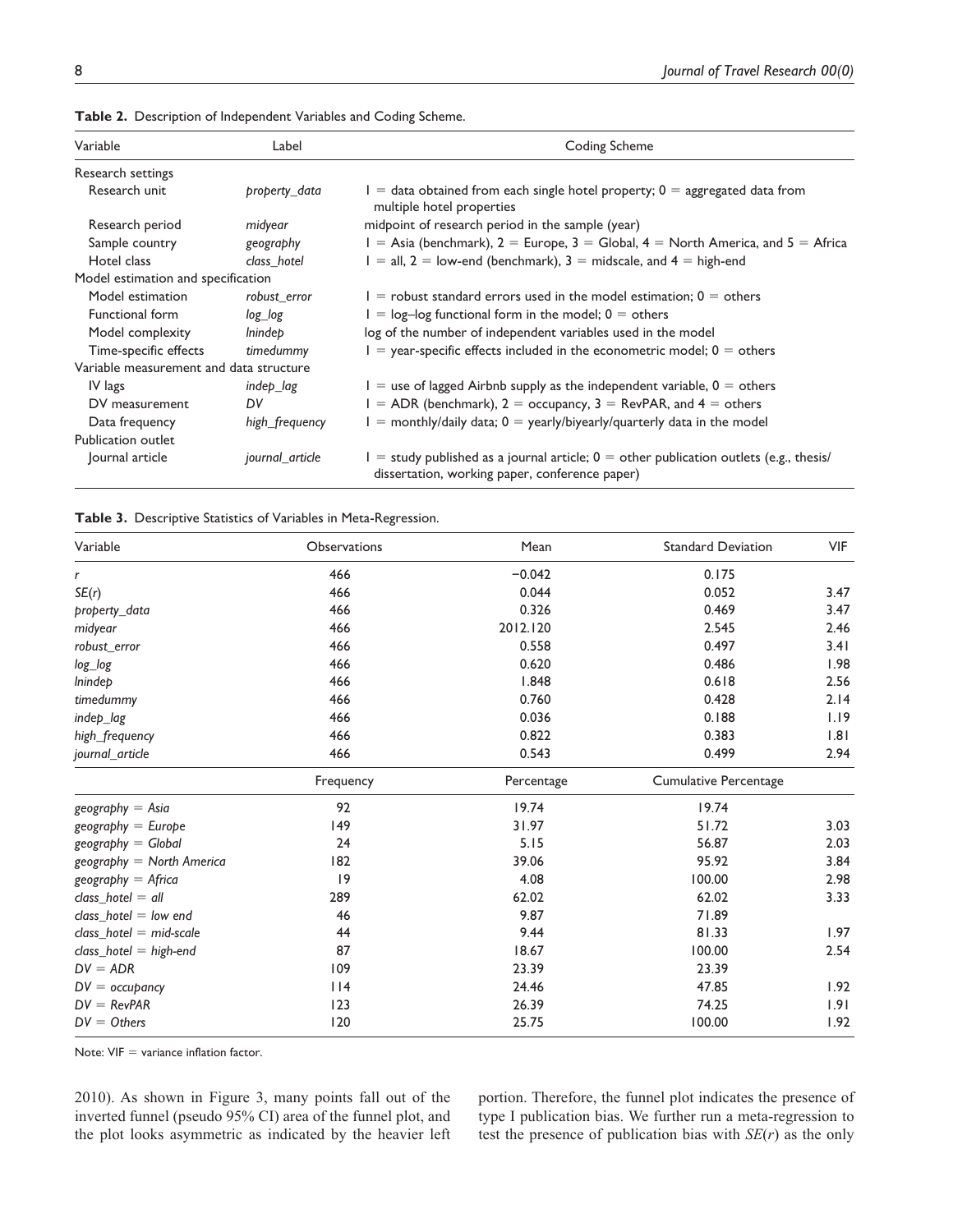

**Figure 2.** Summary of effect sizes from different studies.



**Figure 3.** Funnel plot and Galbraith plot for publication bias analysis.

independent variable (model 1 in Table 4), and the coefficient of *SE*(*r*) is estimated to be negative and significant, confirming the presence of this bias (Stanley and Doucouliagos 2012). The Galbraith plot has the inverse of standard error (precision) as the horizontal axis against the associated standardized effect size. As shown in Figure 3, more than 10% of observations fall out of the 95% CI region parallel to the regression line, suggesting the presence of type II publication bias.

In the presence of publication bias, we perform a trimand-fill analysis to pool the effect size. By doing that, we impute the data to make the effect sizes symmetric.  $I^2$  is 99.66%, and the *Q* statistic of the test of homogeneity is 8094.66 (*df* = 365), indicating the strong heterogeneity across estimates (Schmidt and Hunter 2014). Therefore, random effects analysis is used to pool the results. Table 5 presents the results of the combined effects. It shows that the overall effect size is −0.037, and it is statistically significant at the 0.05 level. As suggested by Doucouliagos (2011), a combined effect of partial correlations lower than 0.07 indicates a small effect size. Therefore, the result shows that the effect of Airbnb supply on hotel performance is very moderate and close to zero. Table 5 also presents the results of the subgroup analysis. Across different geographical regions, the negative effect is more sizable in North America than in Asia, Europe, and Africa. The combined effect size is not statistically significant at the 95% level in the subsamples of European and African data. Across different hotel classes, the negative effect size is most substantial for low-end hotels. For studies using different hotel performance measures, the negative effect size is larger for the occupancy subgroup than ADR and RevPAR subgroups. The combined effect size is statistically insignificant for other performance measures  $(DV = Others).$ 

Furthermore, we noticed that the effect size from published journal articles (*journal\_article* = 1) is significantly different from others (*journal\_article* = 0) as the 95% CI of the two subgroups does not overlap. Lastly, the combined negative effect size is slightly more pronounced in the early research period (midyear  $\leq$  2013) than the late one. Figure 4 further visualizes these combined effects and the associated 95% CI.

#### *Meta-regression*

Table 4 presents the estimation results of the WLS regression. Because the pooled effect size is negative, a negative coefficient in meta-regression indicates that the negative effect of Airbnb supply on hotel performance gets stronger along with the increase in the corresponding independent variable. Model 1 includes only *SE*(*r*), the standard error of effect size, to test the publication bias. The coefficient of *SE*(*r*) is estimated to be negative and significant, which indicates that a smaller partial correlation coefficient is associated with a higher precision of the estimates. This result indicates the presence of significant publication bias and supports the results from the funnel plot. In Model 2, we include all proposed variables explaining the effect size as explanatory variables of meta-regression, and the sample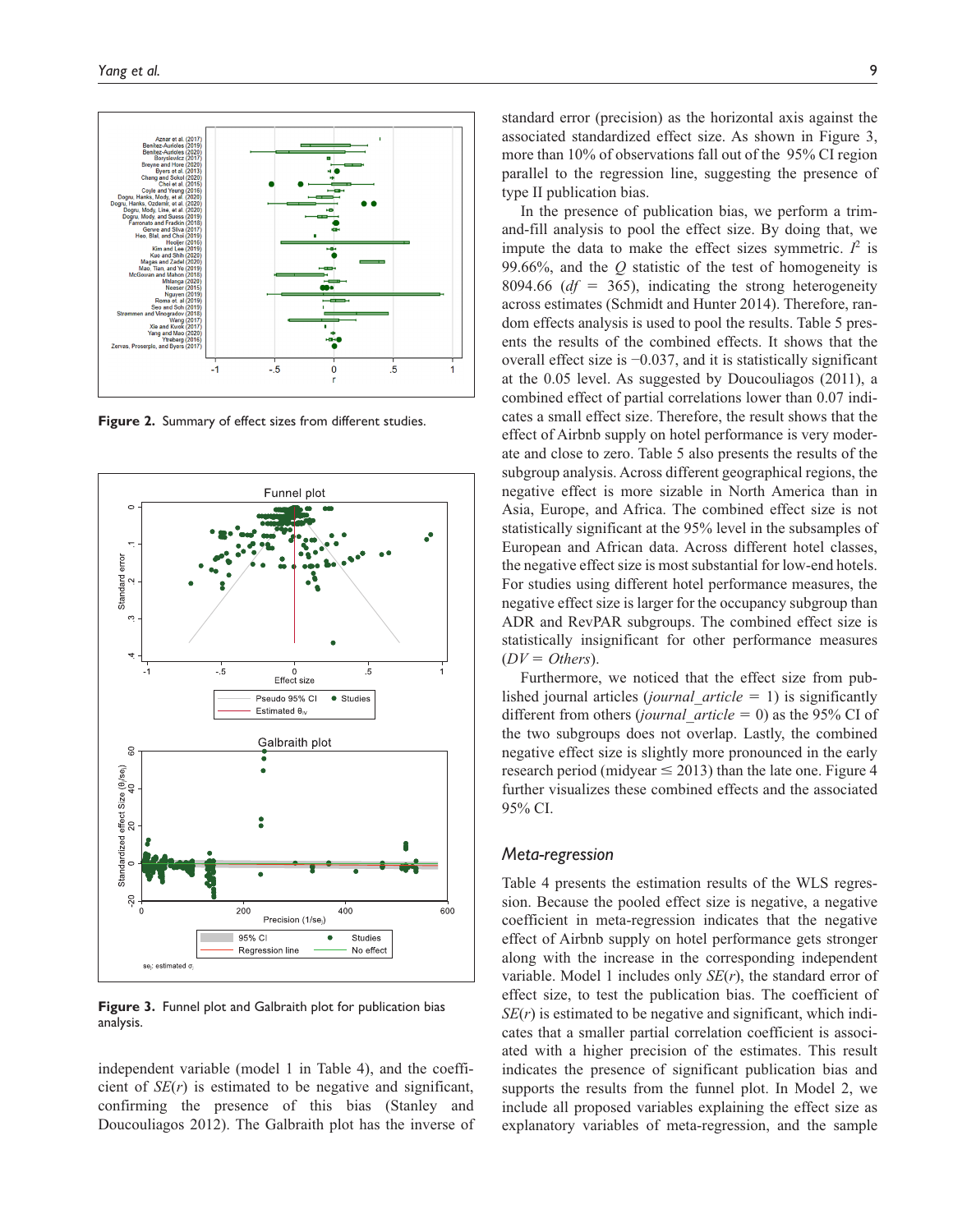**Table 4.** Meta-regression Results Based on WLS Estimation.

| All<br>All<br><b>ADR</b><br><b>RevPAR</b><br>Others<br>Occupancy<br><b>WLS</b><br><b>WLS</b><br><b>WLS</b><br><b>WLS</b><br><b>WLS</b><br><b>WLS</b><br>Variables<br>$-1.667***$<br>$-3.368***$<br>$-4.125***$<br>$-2.626***$<br>$-3.142***$<br>SE(r)<br>$-1.685$<br>(0.557)<br>(0.908)<br>(0.956)<br>(0.762)<br>(0.743)<br>(2.170)<br>$-0.001$<br>$-0.037$<br>$-0.064$<br>0.076<br>$-0.088$<br>property_data<br>(0.022)<br>(0.029)<br>(0.047)<br>(0.098)<br>(0.098)<br>$0.029***$<br>$0.008***$<br>$-0.002$<br>$0.013*$<br>0.052<br>midyear<br>(0.061)<br>(0.003)<br>(0.005)<br>(0.008)<br>(0.007)<br>$0.122***$<br>$-0.157$<br>0.101<br>$0.060**$<br>0.134<br>$geography = Europe$<br>(0.092)<br>(0.025)<br>(0.037)<br>(0.107)<br>(0.110)<br>0.046<br>$0.274***$<br>$-0.045$<br>$0.205***$<br>$geography = Global$<br>(0.051)<br>(0.041)<br>(0.057)<br>(0.041)<br>$0.086**$<br>0.010<br>$-0.071$<br>$0.123***$<br>$-0.026$<br>$geography = North$<br>(0.043)<br>America<br>(0.022)<br>(0.041)<br>(0.033)<br>(0.046)<br>$0.071**$<br>$geography = Africa$<br>0.113<br>(0.082)<br>(0.029)<br>0.016<br>$0.027*$<br>0.003<br>0.015<br>$-0.025$<br>class hotel $=$ all<br>(0.011)<br>(0.015)<br>(0.008)<br>(0.010)<br>(0.025)<br>$-0.022$<br>0.005<br>$0.024*$<br>$-0.037$<br>0.011<br>$class\_hotel = mid$ -<br>scale<br>(0.036)<br>(0.026)<br>(0.013)<br>(0.049)<br>(0.013)<br>$0.017***$<br>$0.033**$<br>$0.016***$<br>$-0.008$<br>0.001<br>$class\_hotel = high-$<br>end<br>(0.006)<br>(0.012)<br>(0.005)<br>(0.005)<br>(0.018)<br>$-0.024$<br>0.002<br>$-0.045**$<br>$-0.045$<br>$-0.102$<br>robust_error<br>(0.026)<br>(0.026)<br>(0.061)<br>(0.020)<br>(0.066)<br>$-0.007$<br>$-0.113*$<br>$0.205**$<br>$-0.048$<br>0.289<br>log_log<br>(0.287)<br>(0.011)<br>(0.061)<br>(0.089)<br>(0.092)<br>0.005<br>$0.041***$<br>$-0.019*$<br>$-0.011$<br>$-0.017$<br><i>lnindep</i><br>(0.012)<br>(0.014)<br>(0.010)<br>(0.008)<br>(0.013)<br>$-0.013**$<br>0.007<br>$-0.053$<br>$-0.013***$<br>0.010<br>timedummy<br>(0.021)<br>(0.040)<br>(0.021)<br>(0.006)<br>(0.004)<br>$-0.020***$<br>$-0.029***$<br>0.010<br>$-0.016$<br>$-0.070$<br>indep_lag<br>(0.011)<br>(0.017)<br>(0.021)<br>(0.052)<br>(0.004)<br>$-0.011$<br>$DV =$ occupancy<br>(0.011)<br>0.001<br>$DV = RevPAR$<br>(0.006)<br>$-0.007$<br>$DV = others$<br>(0.007)<br>$-0.038**$<br>$-0.107$<br>$0.165*$<br>$-0.038$<br>$-0.035*$<br>high_frequency<br>(0.064)<br>(0.090)<br>(0.018)<br>(0.018)<br>(0.060)<br>0.028<br>$-0.006$<br>$-0.012$<br>$-0.054$<br>0.264<br>journal_article<br>(0.021)<br>(0.017)<br>(0.021)<br>(0.072)<br>(0.239)<br>0.004<br>$-16.372***$<br>4.430<br>$-58.953***$<br>$-104.998$<br>$-25.578*$<br>constant<br>(0.005)<br>(5.607)<br>(10.488)<br>(17.079)<br>(13.067)<br>(123.067)<br>466<br>109<br>114<br>123<br>120<br>N<br>466<br> 8<br>15<br><b>Studies</b><br>33<br>33<br>22<br>20<br>0.050<br>0.834<br>0.706<br>0.702<br>R-squared<br>0.512<br>0.492<br>0.490<br>0.805<br>0.657<br>0.654<br>Adjusted R-squared<br>0.048<br>0.419<br><b>AIC</b><br>$-1747.543$<br>$-2022.274$<br>$-489.114$<br>$-542.843$<br>$-568.693$<br>$-617.961$<br><b>BIC</b><br>$-1739.254$<br>$-529.323$<br>$-578.936$<br>$-1939.390$<br>$-446.053$<br>$-501.800$ | Model I | Model 2 | Model 3 | Model 4 | Model 5 | Model 6 |
|-------------------------------------------------------------------------------------------------------------------------------------------------------------------------------------------------------------------------------------------------------------------------------------------------------------------------------------------------------------------------------------------------------------------------------------------------------------------------------------------------------------------------------------------------------------------------------------------------------------------------------------------------------------------------------------------------------------------------------------------------------------------------------------------------------------------------------------------------------------------------------------------------------------------------------------------------------------------------------------------------------------------------------------------------------------------------------------------------------------------------------------------------------------------------------------------------------------------------------------------------------------------------------------------------------------------------------------------------------------------------------------------------------------------------------------------------------------------------------------------------------------------------------------------------------------------------------------------------------------------------------------------------------------------------------------------------------------------------------------------------------------------------------------------------------------------------------------------------------------------------------------------------------------------------------------------------------------------------------------------------------------------------------------------------------------------------------------------------------------------------------------------------------------------------------------------------------------------------------------------------------------------------------------------------------------------------------------------------------------------------------------------------------------------------------------------------------------------------------------------------------------------------------------------------------------------------------------------------------------------------------------------------------------------------------------------------------------------------------------------------------------------------------------------------------------------------------------------------------------------------------------------------------------------------------------------------------------------------------------------------------------------------------------------------------------------------------------------------------------------------------------------------------------------------------------------------------------------------------------|---------|---------|---------|---------|---------|---------|
|                                                                                                                                                                                                                                                                                                                                                                                                                                                                                                                                                                                                                                                                                                                                                                                                                                                                                                                                                                                                                                                                                                                                                                                                                                                                                                                                                                                                                                                                                                                                                                                                                                                                                                                                                                                                                                                                                                                                                                                                                                                                                                                                                                                                                                                                                                                                                                                                                                                                                                                                                                                                                                                                                                                                                                                                                                                                                                                                                                                                                                                                                                                                                                                                                                     |         |         |         |         |         |         |
|                                                                                                                                                                                                                                                                                                                                                                                                                                                                                                                                                                                                                                                                                                                                                                                                                                                                                                                                                                                                                                                                                                                                                                                                                                                                                                                                                                                                                                                                                                                                                                                                                                                                                                                                                                                                                                                                                                                                                                                                                                                                                                                                                                                                                                                                                                                                                                                                                                                                                                                                                                                                                                                                                                                                                                                                                                                                                                                                                                                                                                                                                                                                                                                                                                     |         |         |         |         |         |         |
|                                                                                                                                                                                                                                                                                                                                                                                                                                                                                                                                                                                                                                                                                                                                                                                                                                                                                                                                                                                                                                                                                                                                                                                                                                                                                                                                                                                                                                                                                                                                                                                                                                                                                                                                                                                                                                                                                                                                                                                                                                                                                                                                                                                                                                                                                                                                                                                                                                                                                                                                                                                                                                                                                                                                                                                                                                                                                                                                                                                                                                                                                                                                                                                                                                     |         |         |         |         |         |         |
|                                                                                                                                                                                                                                                                                                                                                                                                                                                                                                                                                                                                                                                                                                                                                                                                                                                                                                                                                                                                                                                                                                                                                                                                                                                                                                                                                                                                                                                                                                                                                                                                                                                                                                                                                                                                                                                                                                                                                                                                                                                                                                                                                                                                                                                                                                                                                                                                                                                                                                                                                                                                                                                                                                                                                                                                                                                                                                                                                                                                                                                                                                                                                                                                                                     |         |         |         |         |         |         |
|                                                                                                                                                                                                                                                                                                                                                                                                                                                                                                                                                                                                                                                                                                                                                                                                                                                                                                                                                                                                                                                                                                                                                                                                                                                                                                                                                                                                                                                                                                                                                                                                                                                                                                                                                                                                                                                                                                                                                                                                                                                                                                                                                                                                                                                                                                                                                                                                                                                                                                                                                                                                                                                                                                                                                                                                                                                                                                                                                                                                                                                                                                                                                                                                                                     |         |         |         |         |         |         |
|                                                                                                                                                                                                                                                                                                                                                                                                                                                                                                                                                                                                                                                                                                                                                                                                                                                                                                                                                                                                                                                                                                                                                                                                                                                                                                                                                                                                                                                                                                                                                                                                                                                                                                                                                                                                                                                                                                                                                                                                                                                                                                                                                                                                                                                                                                                                                                                                                                                                                                                                                                                                                                                                                                                                                                                                                                                                                                                                                                                                                                                                                                                                                                                                                                     |         |         |         |         |         |         |
|                                                                                                                                                                                                                                                                                                                                                                                                                                                                                                                                                                                                                                                                                                                                                                                                                                                                                                                                                                                                                                                                                                                                                                                                                                                                                                                                                                                                                                                                                                                                                                                                                                                                                                                                                                                                                                                                                                                                                                                                                                                                                                                                                                                                                                                                                                                                                                                                                                                                                                                                                                                                                                                                                                                                                                                                                                                                                                                                                                                                                                                                                                                                                                                                                                     |         |         |         |         |         |         |
|                                                                                                                                                                                                                                                                                                                                                                                                                                                                                                                                                                                                                                                                                                                                                                                                                                                                                                                                                                                                                                                                                                                                                                                                                                                                                                                                                                                                                                                                                                                                                                                                                                                                                                                                                                                                                                                                                                                                                                                                                                                                                                                                                                                                                                                                                                                                                                                                                                                                                                                                                                                                                                                                                                                                                                                                                                                                                                                                                                                                                                                                                                                                                                                                                                     |         |         |         |         |         |         |
|                                                                                                                                                                                                                                                                                                                                                                                                                                                                                                                                                                                                                                                                                                                                                                                                                                                                                                                                                                                                                                                                                                                                                                                                                                                                                                                                                                                                                                                                                                                                                                                                                                                                                                                                                                                                                                                                                                                                                                                                                                                                                                                                                                                                                                                                                                                                                                                                                                                                                                                                                                                                                                                                                                                                                                                                                                                                                                                                                                                                                                                                                                                                                                                                                                     |         |         |         |         |         |         |
|                                                                                                                                                                                                                                                                                                                                                                                                                                                                                                                                                                                                                                                                                                                                                                                                                                                                                                                                                                                                                                                                                                                                                                                                                                                                                                                                                                                                                                                                                                                                                                                                                                                                                                                                                                                                                                                                                                                                                                                                                                                                                                                                                                                                                                                                                                                                                                                                                                                                                                                                                                                                                                                                                                                                                                                                                                                                                                                                                                                                                                                                                                                                                                                                                                     |         |         |         |         |         |         |
|                                                                                                                                                                                                                                                                                                                                                                                                                                                                                                                                                                                                                                                                                                                                                                                                                                                                                                                                                                                                                                                                                                                                                                                                                                                                                                                                                                                                                                                                                                                                                                                                                                                                                                                                                                                                                                                                                                                                                                                                                                                                                                                                                                                                                                                                                                                                                                                                                                                                                                                                                                                                                                                                                                                                                                                                                                                                                                                                                                                                                                                                                                                                                                                                                                     |         |         |         |         |         |         |
|                                                                                                                                                                                                                                                                                                                                                                                                                                                                                                                                                                                                                                                                                                                                                                                                                                                                                                                                                                                                                                                                                                                                                                                                                                                                                                                                                                                                                                                                                                                                                                                                                                                                                                                                                                                                                                                                                                                                                                                                                                                                                                                                                                                                                                                                                                                                                                                                                                                                                                                                                                                                                                                                                                                                                                                                                                                                                                                                                                                                                                                                                                                                                                                                                                     |         |         |         |         |         |         |
|                                                                                                                                                                                                                                                                                                                                                                                                                                                                                                                                                                                                                                                                                                                                                                                                                                                                                                                                                                                                                                                                                                                                                                                                                                                                                                                                                                                                                                                                                                                                                                                                                                                                                                                                                                                                                                                                                                                                                                                                                                                                                                                                                                                                                                                                                                                                                                                                                                                                                                                                                                                                                                                                                                                                                                                                                                                                                                                                                                                                                                                                                                                                                                                                                                     |         |         |         |         |         |         |
|                                                                                                                                                                                                                                                                                                                                                                                                                                                                                                                                                                                                                                                                                                                                                                                                                                                                                                                                                                                                                                                                                                                                                                                                                                                                                                                                                                                                                                                                                                                                                                                                                                                                                                                                                                                                                                                                                                                                                                                                                                                                                                                                                                                                                                                                                                                                                                                                                                                                                                                                                                                                                                                                                                                                                                                                                                                                                                                                                                                                                                                                                                                                                                                                                                     |         |         |         |         |         |         |
|                                                                                                                                                                                                                                                                                                                                                                                                                                                                                                                                                                                                                                                                                                                                                                                                                                                                                                                                                                                                                                                                                                                                                                                                                                                                                                                                                                                                                                                                                                                                                                                                                                                                                                                                                                                                                                                                                                                                                                                                                                                                                                                                                                                                                                                                                                                                                                                                                                                                                                                                                                                                                                                                                                                                                                                                                                                                                                                                                                                                                                                                                                                                                                                                                                     |         |         |         |         |         |         |
|                                                                                                                                                                                                                                                                                                                                                                                                                                                                                                                                                                                                                                                                                                                                                                                                                                                                                                                                                                                                                                                                                                                                                                                                                                                                                                                                                                                                                                                                                                                                                                                                                                                                                                                                                                                                                                                                                                                                                                                                                                                                                                                                                                                                                                                                                                                                                                                                                                                                                                                                                                                                                                                                                                                                                                                                                                                                                                                                                                                                                                                                                                                                                                                                                                     |         |         |         |         |         |         |
|                                                                                                                                                                                                                                                                                                                                                                                                                                                                                                                                                                                                                                                                                                                                                                                                                                                                                                                                                                                                                                                                                                                                                                                                                                                                                                                                                                                                                                                                                                                                                                                                                                                                                                                                                                                                                                                                                                                                                                                                                                                                                                                                                                                                                                                                                                                                                                                                                                                                                                                                                                                                                                                                                                                                                                                                                                                                                                                                                                                                                                                                                                                                                                                                                                     |         |         |         |         |         |         |
|                                                                                                                                                                                                                                                                                                                                                                                                                                                                                                                                                                                                                                                                                                                                                                                                                                                                                                                                                                                                                                                                                                                                                                                                                                                                                                                                                                                                                                                                                                                                                                                                                                                                                                                                                                                                                                                                                                                                                                                                                                                                                                                                                                                                                                                                                                                                                                                                                                                                                                                                                                                                                                                                                                                                                                                                                                                                                                                                                                                                                                                                                                                                                                                                                                     |         |         |         |         |         |         |
|                                                                                                                                                                                                                                                                                                                                                                                                                                                                                                                                                                                                                                                                                                                                                                                                                                                                                                                                                                                                                                                                                                                                                                                                                                                                                                                                                                                                                                                                                                                                                                                                                                                                                                                                                                                                                                                                                                                                                                                                                                                                                                                                                                                                                                                                                                                                                                                                                                                                                                                                                                                                                                                                                                                                                                                                                                                                                                                                                                                                                                                                                                                                                                                                                                     |         |         |         |         |         |         |
|                                                                                                                                                                                                                                                                                                                                                                                                                                                                                                                                                                                                                                                                                                                                                                                                                                                                                                                                                                                                                                                                                                                                                                                                                                                                                                                                                                                                                                                                                                                                                                                                                                                                                                                                                                                                                                                                                                                                                                                                                                                                                                                                                                                                                                                                                                                                                                                                                                                                                                                                                                                                                                                                                                                                                                                                                                                                                                                                                                                                                                                                                                                                                                                                                                     |         |         |         |         |         |         |
|                                                                                                                                                                                                                                                                                                                                                                                                                                                                                                                                                                                                                                                                                                                                                                                                                                                                                                                                                                                                                                                                                                                                                                                                                                                                                                                                                                                                                                                                                                                                                                                                                                                                                                                                                                                                                                                                                                                                                                                                                                                                                                                                                                                                                                                                                                                                                                                                                                                                                                                                                                                                                                                                                                                                                                                                                                                                                                                                                                                                                                                                                                                                                                                                                                     |         |         |         |         |         |         |
|                                                                                                                                                                                                                                                                                                                                                                                                                                                                                                                                                                                                                                                                                                                                                                                                                                                                                                                                                                                                                                                                                                                                                                                                                                                                                                                                                                                                                                                                                                                                                                                                                                                                                                                                                                                                                                                                                                                                                                                                                                                                                                                                                                                                                                                                                                                                                                                                                                                                                                                                                                                                                                                                                                                                                                                                                                                                                                                                                                                                                                                                                                                                                                                                                                     |         |         |         |         |         |         |
|                                                                                                                                                                                                                                                                                                                                                                                                                                                                                                                                                                                                                                                                                                                                                                                                                                                                                                                                                                                                                                                                                                                                                                                                                                                                                                                                                                                                                                                                                                                                                                                                                                                                                                                                                                                                                                                                                                                                                                                                                                                                                                                                                                                                                                                                                                                                                                                                                                                                                                                                                                                                                                                                                                                                                                                                                                                                                                                                                                                                                                                                                                                                                                                                                                     |         |         |         |         |         |         |
|                                                                                                                                                                                                                                                                                                                                                                                                                                                                                                                                                                                                                                                                                                                                                                                                                                                                                                                                                                                                                                                                                                                                                                                                                                                                                                                                                                                                                                                                                                                                                                                                                                                                                                                                                                                                                                                                                                                                                                                                                                                                                                                                                                                                                                                                                                                                                                                                                                                                                                                                                                                                                                                                                                                                                                                                                                                                                                                                                                                                                                                                                                                                                                                                                                     |         |         |         |         |         |         |
|                                                                                                                                                                                                                                                                                                                                                                                                                                                                                                                                                                                                                                                                                                                                                                                                                                                                                                                                                                                                                                                                                                                                                                                                                                                                                                                                                                                                                                                                                                                                                                                                                                                                                                                                                                                                                                                                                                                                                                                                                                                                                                                                                                                                                                                                                                                                                                                                                                                                                                                                                                                                                                                                                                                                                                                                                                                                                                                                                                                                                                                                                                                                                                                                                                     |         |         |         |         |         |         |
|                                                                                                                                                                                                                                                                                                                                                                                                                                                                                                                                                                                                                                                                                                                                                                                                                                                                                                                                                                                                                                                                                                                                                                                                                                                                                                                                                                                                                                                                                                                                                                                                                                                                                                                                                                                                                                                                                                                                                                                                                                                                                                                                                                                                                                                                                                                                                                                                                                                                                                                                                                                                                                                                                                                                                                                                                                                                                                                                                                                                                                                                                                                                                                                                                                     |         |         |         |         |         |         |
|                                                                                                                                                                                                                                                                                                                                                                                                                                                                                                                                                                                                                                                                                                                                                                                                                                                                                                                                                                                                                                                                                                                                                                                                                                                                                                                                                                                                                                                                                                                                                                                                                                                                                                                                                                                                                                                                                                                                                                                                                                                                                                                                                                                                                                                                                                                                                                                                                                                                                                                                                                                                                                                                                                                                                                                                                                                                                                                                                                                                                                                                                                                                                                                                                                     |         |         |         |         |         |         |
|                                                                                                                                                                                                                                                                                                                                                                                                                                                                                                                                                                                                                                                                                                                                                                                                                                                                                                                                                                                                                                                                                                                                                                                                                                                                                                                                                                                                                                                                                                                                                                                                                                                                                                                                                                                                                                                                                                                                                                                                                                                                                                                                                                                                                                                                                                                                                                                                                                                                                                                                                                                                                                                                                                                                                                                                                                                                                                                                                                                                                                                                                                                                                                                                                                     |         |         |         |         |         |         |
|                                                                                                                                                                                                                                                                                                                                                                                                                                                                                                                                                                                                                                                                                                                                                                                                                                                                                                                                                                                                                                                                                                                                                                                                                                                                                                                                                                                                                                                                                                                                                                                                                                                                                                                                                                                                                                                                                                                                                                                                                                                                                                                                                                                                                                                                                                                                                                                                                                                                                                                                                                                                                                                                                                                                                                                                                                                                                                                                                                                                                                                                                                                                                                                                                                     |         |         |         |         |         |         |
|                                                                                                                                                                                                                                                                                                                                                                                                                                                                                                                                                                                                                                                                                                                                                                                                                                                                                                                                                                                                                                                                                                                                                                                                                                                                                                                                                                                                                                                                                                                                                                                                                                                                                                                                                                                                                                                                                                                                                                                                                                                                                                                                                                                                                                                                                                                                                                                                                                                                                                                                                                                                                                                                                                                                                                                                                                                                                                                                                                                                                                                                                                                                                                                                                                     |         |         |         |         |         |         |
|                                                                                                                                                                                                                                                                                                                                                                                                                                                                                                                                                                                                                                                                                                                                                                                                                                                                                                                                                                                                                                                                                                                                                                                                                                                                                                                                                                                                                                                                                                                                                                                                                                                                                                                                                                                                                                                                                                                                                                                                                                                                                                                                                                                                                                                                                                                                                                                                                                                                                                                                                                                                                                                                                                                                                                                                                                                                                                                                                                                                                                                                                                                                                                                                                                     |         |         |         |         |         |         |
|                                                                                                                                                                                                                                                                                                                                                                                                                                                                                                                                                                                                                                                                                                                                                                                                                                                                                                                                                                                                                                                                                                                                                                                                                                                                                                                                                                                                                                                                                                                                                                                                                                                                                                                                                                                                                                                                                                                                                                                                                                                                                                                                                                                                                                                                                                                                                                                                                                                                                                                                                                                                                                                                                                                                                                                                                                                                                                                                                                                                                                                                                                                                                                                                                                     |         |         |         |         |         |         |
|                                                                                                                                                                                                                                                                                                                                                                                                                                                                                                                                                                                                                                                                                                                                                                                                                                                                                                                                                                                                                                                                                                                                                                                                                                                                                                                                                                                                                                                                                                                                                                                                                                                                                                                                                                                                                                                                                                                                                                                                                                                                                                                                                                                                                                                                                                                                                                                                                                                                                                                                                                                                                                                                                                                                                                                                                                                                                                                                                                                                                                                                                                                                                                                                                                     |         |         |         |         |         |         |
|                                                                                                                                                                                                                                                                                                                                                                                                                                                                                                                                                                                                                                                                                                                                                                                                                                                                                                                                                                                                                                                                                                                                                                                                                                                                                                                                                                                                                                                                                                                                                                                                                                                                                                                                                                                                                                                                                                                                                                                                                                                                                                                                                                                                                                                                                                                                                                                                                                                                                                                                                                                                                                                                                                                                                                                                                                                                                                                                                                                                                                                                                                                                                                                                                                     |         |         |         |         |         |         |
|                                                                                                                                                                                                                                                                                                                                                                                                                                                                                                                                                                                                                                                                                                                                                                                                                                                                                                                                                                                                                                                                                                                                                                                                                                                                                                                                                                                                                                                                                                                                                                                                                                                                                                                                                                                                                                                                                                                                                                                                                                                                                                                                                                                                                                                                                                                                                                                                                                                                                                                                                                                                                                                                                                                                                                                                                                                                                                                                                                                                                                                                                                                                                                                                                                     |         |         |         |         |         |         |
|                                                                                                                                                                                                                                                                                                                                                                                                                                                                                                                                                                                                                                                                                                                                                                                                                                                                                                                                                                                                                                                                                                                                                                                                                                                                                                                                                                                                                                                                                                                                                                                                                                                                                                                                                                                                                                                                                                                                                                                                                                                                                                                                                                                                                                                                                                                                                                                                                                                                                                                                                                                                                                                                                                                                                                                                                                                                                                                                                                                                                                                                                                                                                                                                                                     |         |         |         |         |         |         |
|                                                                                                                                                                                                                                                                                                                                                                                                                                                                                                                                                                                                                                                                                                                                                                                                                                                                                                                                                                                                                                                                                                                                                                                                                                                                                                                                                                                                                                                                                                                                                                                                                                                                                                                                                                                                                                                                                                                                                                                                                                                                                                                                                                                                                                                                                                                                                                                                                                                                                                                                                                                                                                                                                                                                                                                                                                                                                                                                                                                                                                                                                                                                                                                                                                     |         |         |         |         |         |         |
|                                                                                                                                                                                                                                                                                                                                                                                                                                                                                                                                                                                                                                                                                                                                                                                                                                                                                                                                                                                                                                                                                                                                                                                                                                                                                                                                                                                                                                                                                                                                                                                                                                                                                                                                                                                                                                                                                                                                                                                                                                                                                                                                                                                                                                                                                                                                                                                                                                                                                                                                                                                                                                                                                                                                                                                                                                                                                                                                                                                                                                                                                                                                                                                                                                     |         |         |         |         |         |         |
|                                                                                                                                                                                                                                                                                                                                                                                                                                                                                                                                                                                                                                                                                                                                                                                                                                                                                                                                                                                                                                                                                                                                                                                                                                                                                                                                                                                                                                                                                                                                                                                                                                                                                                                                                                                                                                                                                                                                                                                                                                                                                                                                                                                                                                                                                                                                                                                                                                                                                                                                                                                                                                                                                                                                                                                                                                                                                                                                                                                                                                                                                                                                                                                                                                     |         |         |         |         |         |         |
|                                                                                                                                                                                                                                                                                                                                                                                                                                                                                                                                                                                                                                                                                                                                                                                                                                                                                                                                                                                                                                                                                                                                                                                                                                                                                                                                                                                                                                                                                                                                                                                                                                                                                                                                                                                                                                                                                                                                                                                                                                                                                                                                                                                                                                                                                                                                                                                                                                                                                                                                                                                                                                                                                                                                                                                                                                                                                                                                                                                                                                                                                                                                                                                                                                     |         |         |         |         |         |         |
|                                                                                                                                                                                                                                                                                                                                                                                                                                                                                                                                                                                                                                                                                                                                                                                                                                                                                                                                                                                                                                                                                                                                                                                                                                                                                                                                                                                                                                                                                                                                                                                                                                                                                                                                                                                                                                                                                                                                                                                                                                                                                                                                                                                                                                                                                                                                                                                                                                                                                                                                                                                                                                                                                                                                                                                                                                                                                                                                                                                                                                                                                                                                                                                                                                     |         |         |         |         |         |         |
|                                                                                                                                                                                                                                                                                                                                                                                                                                                                                                                                                                                                                                                                                                                                                                                                                                                                                                                                                                                                                                                                                                                                                                                                                                                                                                                                                                                                                                                                                                                                                                                                                                                                                                                                                                                                                                                                                                                                                                                                                                                                                                                                                                                                                                                                                                                                                                                                                                                                                                                                                                                                                                                                                                                                                                                                                                                                                                                                                                                                                                                                                                                                                                                                                                     |         |         |         |         |         |         |
|                                                                                                                                                                                                                                                                                                                                                                                                                                                                                                                                                                                                                                                                                                                                                                                                                                                                                                                                                                                                                                                                                                                                                                                                                                                                                                                                                                                                                                                                                                                                                                                                                                                                                                                                                                                                                                                                                                                                                                                                                                                                                                                                                                                                                                                                                                                                                                                                                                                                                                                                                                                                                                                                                                                                                                                                                                                                                                                                                                                                                                                                                                                                                                                                                                     |         |         |         |         |         |         |
|                                                                                                                                                                                                                                                                                                                                                                                                                                                                                                                                                                                                                                                                                                                                                                                                                                                                                                                                                                                                                                                                                                                                                                                                                                                                                                                                                                                                                                                                                                                                                                                                                                                                                                                                                                                                                                                                                                                                                                                                                                                                                                                                                                                                                                                                                                                                                                                                                                                                                                                                                                                                                                                                                                                                                                                                                                                                                                                                                                                                                                                                                                                                                                                                                                     |         |         |         |         |         |         |
|                                                                                                                                                                                                                                                                                                                                                                                                                                                                                                                                                                                                                                                                                                                                                                                                                                                                                                                                                                                                                                                                                                                                                                                                                                                                                                                                                                                                                                                                                                                                                                                                                                                                                                                                                                                                                                                                                                                                                                                                                                                                                                                                                                                                                                                                                                                                                                                                                                                                                                                                                                                                                                                                                                                                                                                                                                                                                                                                                                                                                                                                                                                                                                                                                                     |         |         |         |         |         |         |
|                                                                                                                                                                                                                                                                                                                                                                                                                                                                                                                                                                                                                                                                                                                                                                                                                                                                                                                                                                                                                                                                                                                                                                                                                                                                                                                                                                                                                                                                                                                                                                                                                                                                                                                                                                                                                                                                                                                                                                                                                                                                                                                                                                                                                                                                                                                                                                                                                                                                                                                                                                                                                                                                                                                                                                                                                                                                                                                                                                                                                                                                                                                                                                                                                                     |         |         |         |         |         |         |
|                                                                                                                                                                                                                                                                                                                                                                                                                                                                                                                                                                                                                                                                                                                                                                                                                                                                                                                                                                                                                                                                                                                                                                                                                                                                                                                                                                                                                                                                                                                                                                                                                                                                                                                                                                                                                                                                                                                                                                                                                                                                                                                                                                                                                                                                                                                                                                                                                                                                                                                                                                                                                                                                                                                                                                                                                                                                                                                                                                                                                                                                                                                                                                                                                                     |         |         |         |         |         |         |
|                                                                                                                                                                                                                                                                                                                                                                                                                                                                                                                                                                                                                                                                                                                                                                                                                                                                                                                                                                                                                                                                                                                                                                                                                                                                                                                                                                                                                                                                                                                                                                                                                                                                                                                                                                                                                                                                                                                                                                                                                                                                                                                                                                                                                                                                                                                                                                                                                                                                                                                                                                                                                                                                                                                                                                                                                                                                                                                                                                                                                                                                                                                                                                                                                                     |         |         |         |         |         |         |
|                                                                                                                                                                                                                                                                                                                                                                                                                                                                                                                                                                                                                                                                                                                                                                                                                                                                                                                                                                                                                                                                                                                                                                                                                                                                                                                                                                                                                                                                                                                                                                                                                                                                                                                                                                                                                                                                                                                                                                                                                                                                                                                                                                                                                                                                                                                                                                                                                                                                                                                                                                                                                                                                                                                                                                                                                                                                                                                                                                                                                                                                                                                                                                                                                                     |         |         |         |         |         |         |
|                                                                                                                                                                                                                                                                                                                                                                                                                                                                                                                                                                                                                                                                                                                                                                                                                                                                                                                                                                                                                                                                                                                                                                                                                                                                                                                                                                                                                                                                                                                                                                                                                                                                                                                                                                                                                                                                                                                                                                                                                                                                                                                                                                                                                                                                                                                                                                                                                                                                                                                                                                                                                                                                                                                                                                                                                                                                                                                                                                                                                                                                                                                                                                                                                                     |         |         |         |         |         |         |
|                                                                                                                                                                                                                                                                                                                                                                                                                                                                                                                                                                                                                                                                                                                                                                                                                                                                                                                                                                                                                                                                                                                                                                                                                                                                                                                                                                                                                                                                                                                                                                                                                                                                                                                                                                                                                                                                                                                                                                                                                                                                                                                                                                                                                                                                                                                                                                                                                                                                                                                                                                                                                                                                                                                                                                                                                                                                                                                                                                                                                                                                                                                                                                                                                                     |         |         |         |         |         |         |
|                                                                                                                                                                                                                                                                                                                                                                                                                                                                                                                                                                                                                                                                                                                                                                                                                                                                                                                                                                                                                                                                                                                                                                                                                                                                                                                                                                                                                                                                                                                                                                                                                                                                                                                                                                                                                                                                                                                                                                                                                                                                                                                                                                                                                                                                                                                                                                                                                                                                                                                                                                                                                                                                                                                                                                                                                                                                                                                                                                                                                                                                                                                                                                                                                                     |         |         |         |         |         |         |
|                                                                                                                                                                                                                                                                                                                                                                                                                                                                                                                                                                                                                                                                                                                                                                                                                                                                                                                                                                                                                                                                                                                                                                                                                                                                                                                                                                                                                                                                                                                                                                                                                                                                                                                                                                                                                                                                                                                                                                                                                                                                                                                                                                                                                                                                                                                                                                                                                                                                                                                                                                                                                                                                                                                                                                                                                                                                                                                                                                                                                                                                                                                                                                                                                                     |         |         |         |         |         |         |

Note:  $AIC = Akaike$  information criterion;  $BIC = Bayesian$  information criterion.

\*\*\*, \*\*, and \* indicate significance at the 0.01, 0.05, and 0.10 levels, respectively. Robust standard errors are presented in parentheses.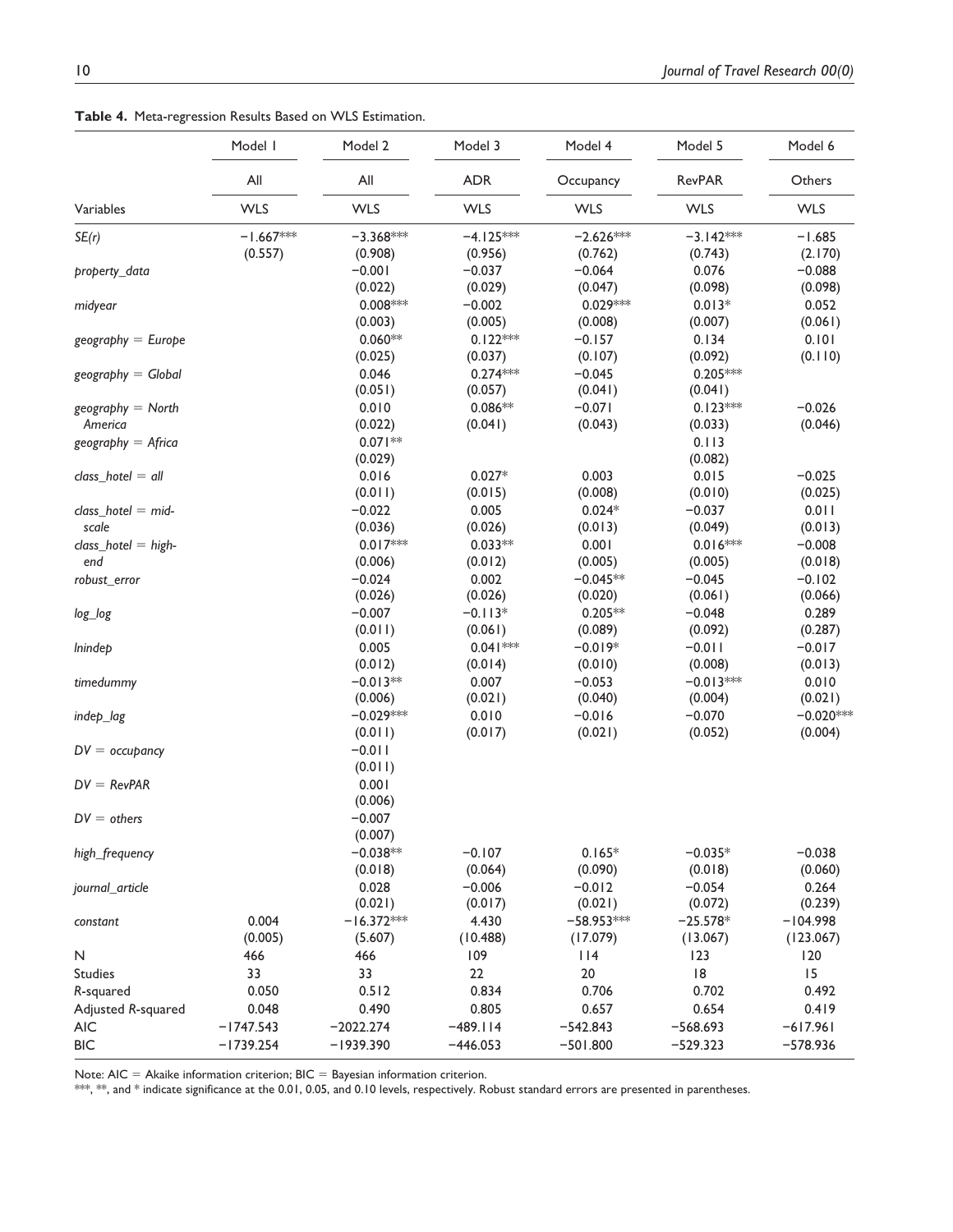**Table 5.** Pooled Effect Size Based on Trim-and-Fill Analysis.

| Subgroup                    | Obs. | Effect Size (ES) | Lower 95% CI of ES | Upper 95% CI of ES |
|-----------------------------|------|------------------|--------------------|--------------------|
| Total                       | 466  | $-0.037$         | $-0.048$           | $-0.027$           |
| $geography = Asia$          | 92   | $-0.014$         | $-0.018$           | $-0.011$           |
| $geography = Europe$        | 149  | $-0.012$         | $-0.034$           | 0.010              |
| $geography = Global$        | 24   | $-0.085$         | $-0.117$           | $-0.053$           |
| $geography = North America$ | 182  | $-0.071$         | $-0.092$           | $-0.051$           |
| $geography = Africa$        | 19   | 0.008            | $-0.018$           | 0.034              |
| class hotel $=$ all         | 289  | $-0.033$         | $-0.049$           | $-0.018$           |
| class hotel $=$ low-end     | 46   | $-0.050$         | $-0.068$           | $-0.031$           |
| class hotel $=$ mid-scale   | 44   | $-0.030$         | $-0.054$           | $-0.006$           |
| $class\_hotel = high-end$   | 87   | $-0.047$         | $-0.073$           | $-0.021$           |
| $DV = ADR$                  | 109  | $-0.036$         | $-0.055$           | $-0.016$           |
| $DV =$ occupancy            | 114  | $-0.066$         | $-0.088$           | $-0.045$           |
| $DV = RevPAR$               | 123  | $-0.048$         | $-0.066$           | $-0.031$           |
| $DV = Others$               | 120  | 0.010            | $-0.019$           | 0.038              |
| journal article $=$ 1       | 253  | $-0.069$         | $-0.087$           | $-0.052$           |
| journal_article = $0$       | 213  | $-0.010$         | $-0.019$           | 0.000              |
| midyear $<=$ 2013           | 264  | $-0.043$         | $-0.054$           | $-0.032$           |
| midyear $> 2013$            | 202  | $-0.029$         | $-0.049$           | $-0.009$           |



**Figure 4.** Combined effect sizes (partial correlation coefficients) for different subgroups.

covers a total of 466 estimates from 33 empirical studies. The model has an adjusted *R* square of 0.49. First, *SE*(*r*) is still estimated to be negative and significant. Second, the coefficients of *geography* = *Europe* and *geography* = *Africa* are estimated to be statistically significant and positive. Since the average effect size is negative, the results show that the negative effect of Airbnb supply on hotel performance is less pronounced in European and African countries. Regarding the other categorical variable, the coefficient of *class\_hotel* = *high-end* is estimated to be positive and significant, suggesting that the strength of the negative effect of Airbnb is smaller for high-end hotels than low-end ones (*class\_hotel* = *low-end*, the reference group). Furthermore, none of the DV categories is estimated to be significant,



**Figure 5.** Funnel plot for publication bias analysis, journal article subsample.

indicating that the effect size does not vary significantly across different measures of hotel demand/performance after controlling for other factors. For other variables, *timedummy, indep lag* and *high frequency* are estimated to be negative and significant, showing that adding the time-specific effects, using the lagged variable of Airbnb supply, and collecting high-frequency data leads to a more pronounced negative effect. More specifically, after including the time-specific effects, the effect size changes from an average of 0.00951 to −0.00337, and after using the lagged variable, this effect size changes from −0.00174 to −0.0311. The other variable, *midyear*, is estimated to be positive and significant. This result indicates that the negative effect of Airbnb decreases over time.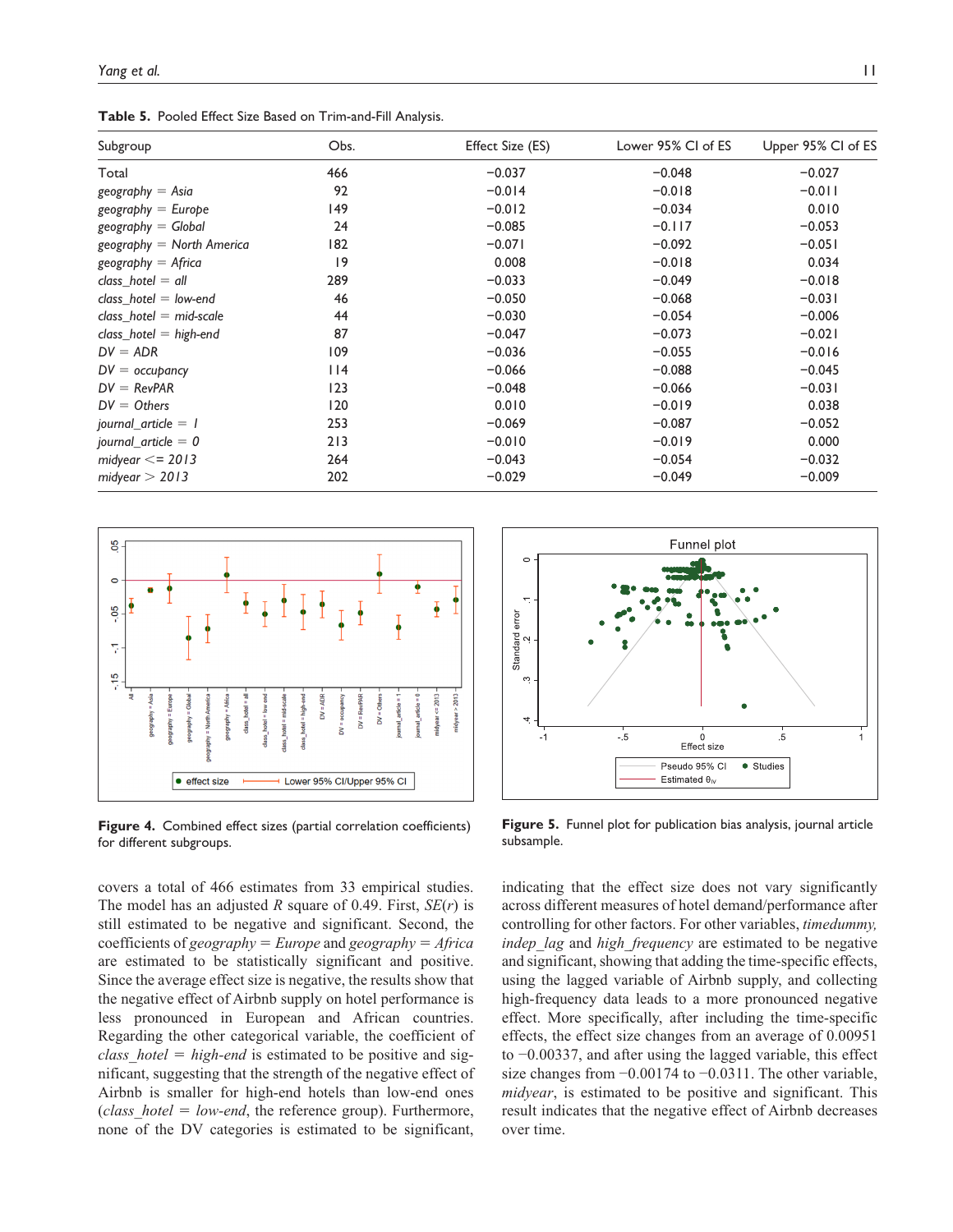|  | Table 6. Meta-regression Results of Robustness Check. |  |  |  |
|--|-------------------------------------------------------|--|--|--|
|--|-------------------------------------------------------|--|--|--|

|                             | Model 7      | Model 8      | Model 9     | Model 10    |
|-----------------------------|--------------|--------------|-------------|-------------|
|                             | All          | All          | All         | All         |
| Variables                   | <b>WLS</b>   | <b>WLS</b>   | <b>WLS</b>  | Logit       |
| SE(r)                       | $-1.785**$   | $-3.392***$  | $-0.235$    | 7.299*      |
|                             | (0.821)      | (0.911)      | (0.840)     | (4.130)     |
| property_data               | 0.021        | $-0.001$     | 0.459***    | $-0.762$    |
|                             | (0.024)      | (0.022)      | (0.116)     | (0.814)     |
| midyear                     | 0.009***     | $0.008***$   | $-0.000$    | 0.097       |
|                             | (0.003)      | (0.003)      | (0.003)     | (0.091)     |
| $geography = Europe$        | $0.062**$    | $0.060**$    | $-0.057$    | $-0.301$    |
|                             | (0.029)      | (0.025)      | (0.038)     | (0.563)     |
| $geography = Global$        | 0.018        | 0.047        | $0.069**$   | 0.466       |
|                             | (0.049)      | (0.051)      | (0.030)     | (0.835)     |
| $geography = North America$ | 0.039        | 0.010        | $0.042**$   | $-1.150$    |
|                             | (0.024)      | (0.022)      | (0.018)     | (0.808)     |
| $geography = Africa$        | 0.053        | $0.072**$    | $-0.015$    | 4.287 ***   |
|                             | (0.036)      | (0.029)      | (0.071)     | (1.215)     |
| $class\_hotel = all$        | $0.025**$    | 0.016        | 0.016       | $2.121***$  |
|                             | (0.010)      | (0.011)      | (0.018)     | (0.797)     |
|                             | $-0.075$     | $-0.022$     | 0.010       | $2.216**$   |
| $class\_hotel = mid-scale$  | (0.057)      | (0.036)      |             |             |
|                             |              |              | (0.024)     | (0.963)     |
| class_hotel = high-end      | $0.020***$   | $0.017***$   | 0.011       | 2.354 ***   |
|                             | (0.006)      | (0.006)      | (0.014)     | (0.886)     |
| robust_error                | $-0.040$     | $-0.024$     | $-0.361**$  | $-0.254$    |
|                             | (0.024)      | (0.026)      | (0.124)     | (0.568)     |
| log_log                     | $-0.008$     | $-0.007$     | $-0.035$    | 0.259       |
|                             | (0.011)      | (0.011)      | (0.027)     | (0.650)     |
| <i>lnindep</i>              | 0.012        | 0.005        | 0.022       | 0.471       |
|                             | (0.016)      | (0.011)      | (0.023)     | (0.331)     |
| timedummy                   | $-0.006$     | $-0.013**$   | $-0.077***$ | $-1.475**$  |
|                             | (0.012)      | (0.006)      | (0.019)     | (0.665)     |
| indep_lag                   | $-0.050**$   | $-0.029***$  | $-0.282***$ | $-0.995***$ |
|                             | (0.018)      | (0.011)      | (0.096)     | (0.386)     |
| $DV =$ occupancy            | $-0.017$     | $-0.011$     | 0.001       | $-0.926$    |
|                             | (0.016)      | (0.011)      | (0.003)     | (0.670)     |
| $DV = RevPAR$               | $-0.003$     | 0.001        | 0.002       | $-0.729$    |
|                             | (0.005)      | (0.006)      | (0.018)     | (0.681)     |
| $DV = others$               | $-0.006$     | $-0.007$     | 0.001       | $-0.203$    |
|                             | (0.008)      | (0.007)      | (0.002)     | (0.606)     |
| high_frequency              | $-0.036*$    | $-0.038**$   | $-0.103$    | 0.473       |
|                             | (0.021)      | (0.018)      | (0.086)     | (0.565)     |
| journal_article             | 0.001        | 0.029        |             | $-1.749***$ |
|                             | (0.022)      | (0.021)      |             | (0.627)     |
| constant                    | $-18.731***$ | $-16.344***$ | 0.078       | $-196.962$  |
|                             | (6.440)      | (5.592)      | (6.407)     | (181.977)   |
| N                           | 466          | 465          | 253         | 466         |
| Studies                     | 33           | 33           | 17          | 33          |
| R-squared                   | 0.640        | 0.513        | 0.514       |             |
| Adjusted R-squared          | 0.624        | 0.491        | 0.474       |             |
| <b>AIC</b>                  | $-1920.834$  | $-2020.677$  | $-1306.874$ | 470.051     |
| <b>BIC</b>                  | $-1842.095$  | $-1941.978$  | $-1253.873$ | 548.790     |
|                             |              |              |             |             |

Note:  $AIC = Akaike information criterion; BIC = Bayesian information criterion.$ 

 $^{***}$ ,  $^{***}$ , and  $^{*}$  indicate significance at the 0.01, 0.05, and 0.10 levels, respectively. Robust standard errors are presented in parentheses.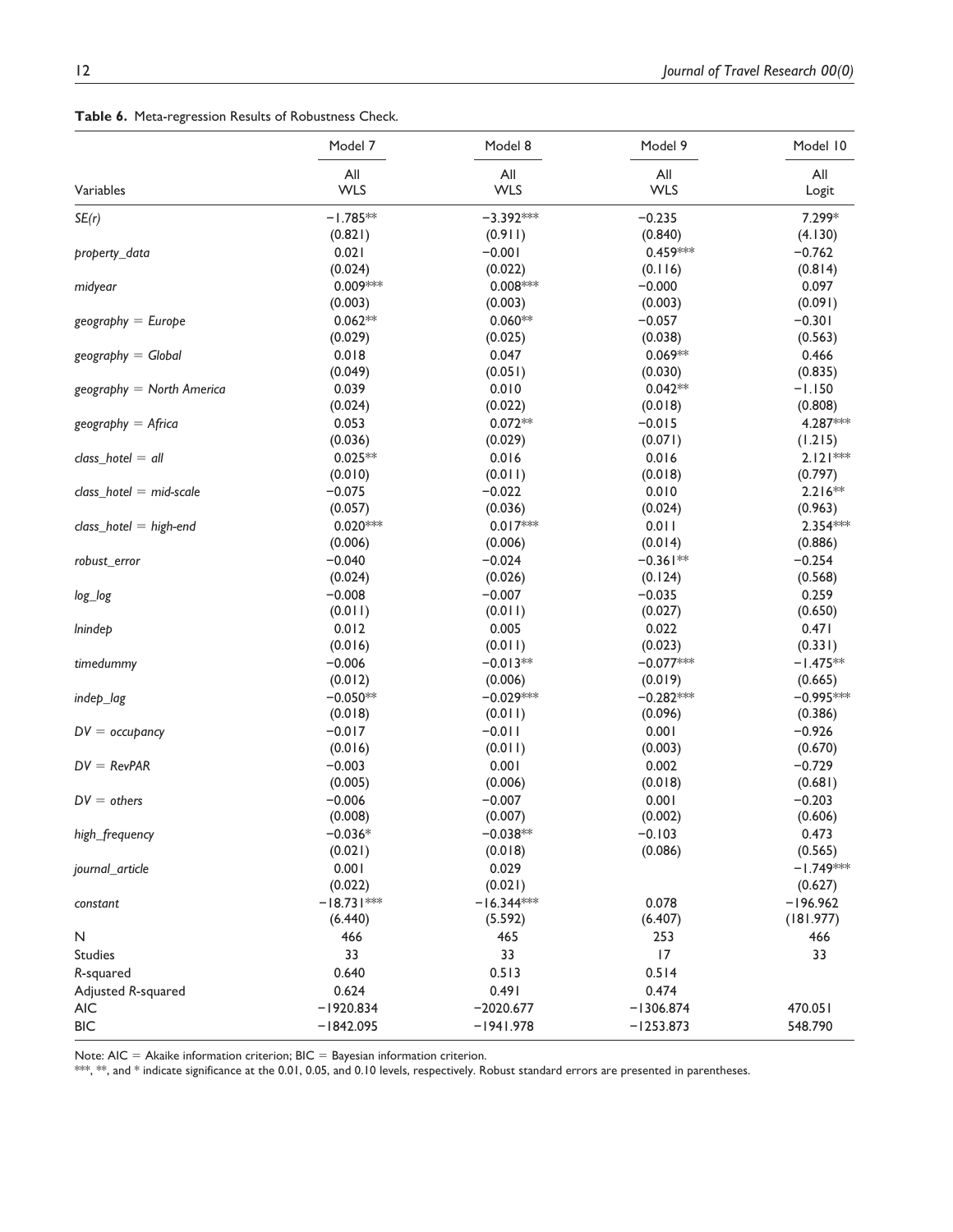We further run the meta-regression of effect sizes on four subsamples with different measures of hotel performance. Specifically, models 3 to 6 present the estimation results derived from those studies that estimate equations whose dependent variables are ADR, Occupancy, RevPAR, and Others, respectively. Note that each performance metric captures different angles of the relationship with the independent variables, so the results of the additional variables do not necessarily have to be homogeneous across these models. For example, ADR provides insights on the pricing strategy, occupancy shows the lodging demand related to room nights sold, and RevPAR takes into account both pricing and room nights sold.

As indicated by the adjusted *R* square of models 3 to 5, the overall goodness of fit is satisfactory. Model 3 (ADR) and model 5 (RevPAR) provide some coincident results in terms of estimates' significance and sign. In these two models, *geography* = *Global* and *geography* = *North America* are estimated to be positive, suggesting that the negative effects of Airbnb on hotel ADR and RevPAR are smaller using the global and North American sample (than the Asian sample). Likewise, as indicated by the positive and significant coefficient of *class\_hotel* = *high-end*, high-end hotels are less impacted by Airbnb supply, and this is particularly true for ADR. Some discrepancies can be recognized between the two models. Model 3 shows that the price of European hotels (*geography* = *Europe*) is less impacted than its Asian counterparts, and the model with more independent variables (*lnindep*) yields a smaller negative effect on price. In contrast, the results of model 5 highlight the importance of research period (*midyear*), time effect specification (*timedummy*), and data frequency (*high\_frequency*). In particular, adding time-specific effects helps estimate a more pronounced negative effect of Airbnb supply on hotel RevPAR. In model 4 of hotel occupancy, the significant and positive coefficient of midyear highlights the decaying negative effect of Airbnb supply on hotel occupancy over time. The result also highlights the importance of model specification in hotel occupancy models. For example, the negative and significant coefficient of *robust\_error* suggests that the use of robust standard errors leads to a different estimate of the Airbnb supply effect. Also, the model functional form plays a role as indicated by the positive and significant coefficient of *log\_log.* Considering the magnitude of this coefficient, which is 0.205, we find that the effect of functional form is substantial to dictate the effect size of Airbnb supply on hotel occupancy. Last, in model 6 for other dependent variable measures, only *indep\_lag* is estimated to be significant. The negative coefficient indicates that the negative effect of Airbnb supply is stronger when the lagged effect was considered.

We further run several robustness checks on our results in Table 6. First, some studies in our data set include a large number of effect sizes reported, while others only include a few. We, therefore, use the frequency weight to make sure

the total weights of observations from a single study sum up to one. Model 7 presents the results, and the only change is that the estimated coefficient of *timedummy* becomes statistically insignificant compared to model 2. Similar to model 2, the effect size is attenuated in the case of European hotels as well as when the sample consists of hotels in the high-end category. The results also confirm that the negative effect of Airbnb decreases over time (i.e., *midyear* coefficient is positive and significant). The results from model 7, therefore, indicate that findings are robust. Second, we excluded the outliers if the absolute value of the DFBETA statistic is larger than one (Bollen and Jackman 1985). Only one observation

of effect size was excluded, and the updated model 8 presents findings very similar to those of model 2. Third, we estimate the model using the sample of journal articles only, and model 9 presents this result. While *timedummy* and *indep\_lag* are still significant, the coefficient of *midyear* becomes insignificant. These results suggest that adding time-specific effects and including the lagged effect of the independent variable show a more pronounced effect of the Airbnb supply on hotel performance. However, in this subsample, the effect seems not to vary across research periods. The coefficient of *property\_data* is statistically significant and positive. The magnitude of this coefficient underscores the importance of collecting property-level data. Moreover, *SE*(*r*) was estimated to be insignificant. In Figure 5, a funnel plot of journal article subsample includes many points out of the inverted-funnel (pseudo 95% CI) area, and the left-skewed asymmetric pattern indicates the presence of type I publication bias. Lastly, we run a logit regression by coding *r* into a binary variable: positive  $(y =$ 1) versus negative  $(y = 0)$ . The results indicate that it is more likely to observe a positive effect size in studies using a sample of midscale and high-end hotels, specifying a nonlagged independent variable of Airbnb supply (*indep\_lag* = 0), without time-specific effects (*timedummy* = 0), and not published in refereed journals (*journal\_article* = 0).

## **Conclusion**

#### *Discussion*

P2P accommodation platforms like Airbnb constitute a viable alternative to traditional hotel booking for many consumers. The substitution patterns between the two business models have been widely investigated in academia. Extant studies provide mixed results, with the majority of works reporting a negative effect of Airbnb supply on hotel performance (e.g., Chang and Sokol 2020; Dogru, Hanks, Mody, et al. 2020; Dogru, Hanks, Ozdemir, et al. 2020; Xie and Kwok 2017). Stemming from this, the present study investigates the possible presence of publication bias (Stanley and Doucouliagos 2012) and reveals a preference for publishing studies that report a negative impact. The smaller combined effect size in nonjournal articles suggests that positive and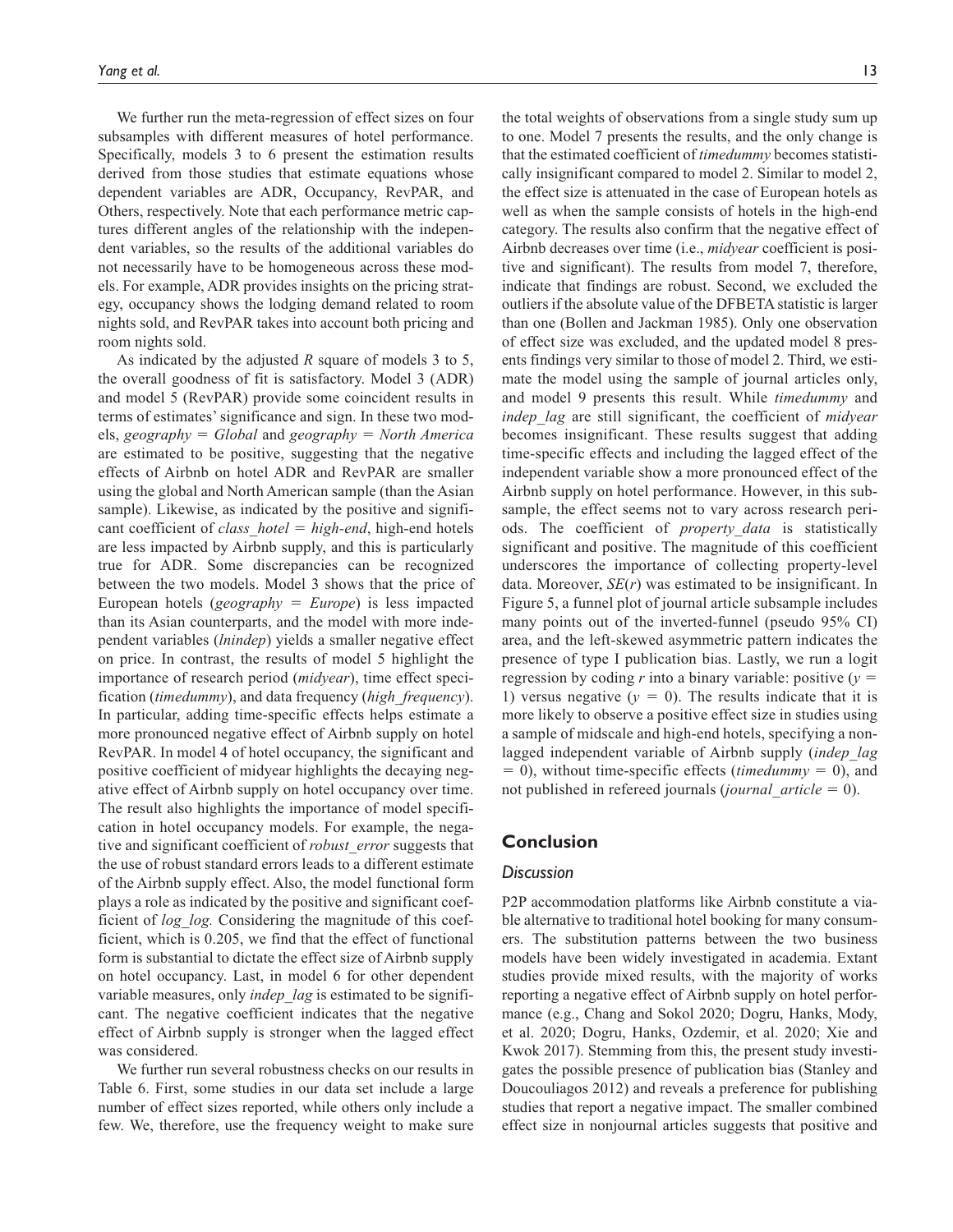nonsignificant effects are more likely to be found in research published in other outlets, such as conference papers and working papers, which receive less scrutiny from editors and reviewers.

To determine the actual effect size, the study relies on 466 estimates from 33 published and unpublished studies. A metaanalysis finds evidence that the overall effect size is negative but marginal, ranging between −0.036 and −0.066 (impact on ADR and occupancy, respectively). The effect size is stronger (−0.066) when using occupancy as the indicator of hotel performance. This result reflects that the detrimental effect of an increase of Airbnb supply is more noticeable when studies use occupancy measures compared to integrated measures of performance that consider both occupancy and ADR. We conclude that despite hotel occupancy being harmed by the increase of Airbnb units, hotel revenues are affected to a lesser extent. A possible explanation might be that the substitution effect is more likely to occur with low-rate hotel rooms. This finding is in line with the stronger negative effect of Airbnb on low-end hotels' performance. Our analysis also reveals that the combined negative effect size is slightly stronger in studies that focus on an early research period  $(midyear \le 2013)$  compared to those that consider a later one. This result suggests that hotels are becoming more resilient to the increase in rentals supply over time.

In Tables 4 and 6, we presented the specific boundary conditions for the effects. Model 2, which includes all the dependent variables from the 33 studies in the sample, reveals interesting findings. The effect size varies across continents. When looking at different geographical areas, the results suggest that the overall effect is less pronounced in Europe compared to Asia. European countries own a large number of independent hotels that are not affiliated with any chains, and these hotels can better customize their service to better serve the local customers and provide more authentical experiences. Therefore, Airbnb became less substitutable to hotels' products, leaving a diminished negative effect of Airbnb supply on hotel performance there. The findings also reveal that the negative effect is less salient for high-end hotels (vs. low-end). This finding is in line with the results from previous studies (Zervas, Proserpio, and Byers 2017; Chang and Sokol 2020) and suggests that low-end hotels are more vulnerable to the rise of Airbnb. This result also emerges from model 5, which includes studies considering RevPAR as the indicator of performance. These findings might imply that low-end hotels should strengthen their differentiation from accommodation rentals to become resilient to the competition of Airbnb.

Additionally, the study finds that some model specification factors affect the effect size. The negative effect is more salient as the model includes the time-specific effect. When the analysis uses robust standard errors for model estimation, the negative effect on hotel occupancy is more pronounced. Finally, when the models use the lagged variable of Airbnb supply, the effect is also larger. This result may suggest the presence of intertemporal effects of Airbnb supply; that is, hotel performance in the current period is also a function of Airbnb supply in previous periods.

#### *Theoretical and Practical Implications*

The study has two clear theoretical implications. First, it unveils the actual aggregate impact of Airbnb supply on hotel performance. To date, most of the studies in the field have used location-specific data. Our work instead provides a more comprehensive picture for the effect. Specifically, the meta-analysis quantifies a marginal and negative effect that contradicts a number of previous empirical studies that are restricted to a specific country or set of countries (e.g., Dogru, Hanks, Mody, et al. 2020; Dogru, Hanks, Ozdemir, et al. 2020; Zervas, Proserpio, and Byers 2017; Xie and Kwok 2017). While Airbnb listings in cities like New York seem to be substitutes for traditional hotel accommodation (Gunter, Önder, and Zekan 2020), our findings provide evidence that this substitution pattern does not translate into a notable decrease in hotel performance. Indeed, our estimates suggest that the overall effect of Airbnb supply on hotel performance is negative but very small. As such, the study advances our understanding of the interplay between Airbnb supply and hotel performance. Second, the study reveals that model specification settings (e.g., the use of robust standard errors or not) play a critical role in determining the effect size. Building on this evidence, we recommend the specification of time-specific effects to the panel data model, the use of robust standard errors, and the inclusion of more area/ location-specific independent variables into the empirical model. These recommendations could be generalizable to other econometric endeavors in tourism.

Additionally, our findings have clear implications for practitioners and policymakers. Our study unveils a marginal substitution of hotel demand by the growth of accommodation rentals in the case of low-end hotels. This substitution trend might increase over time unless low-end hotels' managers find effective ways to enhance their competitiveness in the market. In fact, Airbnb—compared with the traditional hospitality—benefits from a positive reviewing bias (Osman et al. 2019), an enhanced human connection with hosts (Ert and Fleischer 2020), and opportunities for cocreation of experiences (Buhalis, Andreu, and Gnoth 2020). To face these threats, the traditional hospitality could consider strategic actions such as the provision of extended services (e.g., offering personalized experiences through partnerships with local independent businesses) or investment in marketing capabilities (Revilla-Camacho et al. 2020) and product development (e.g., extending the range of facilities to accommodate emerging guests' needs).

The study provides actionable policy suggestions. While Airbnb supply increases employment and generates income and taxes at the destination (Dogru, Mody, Line, et al. 2020), its growth often leads to instability in the short-term rental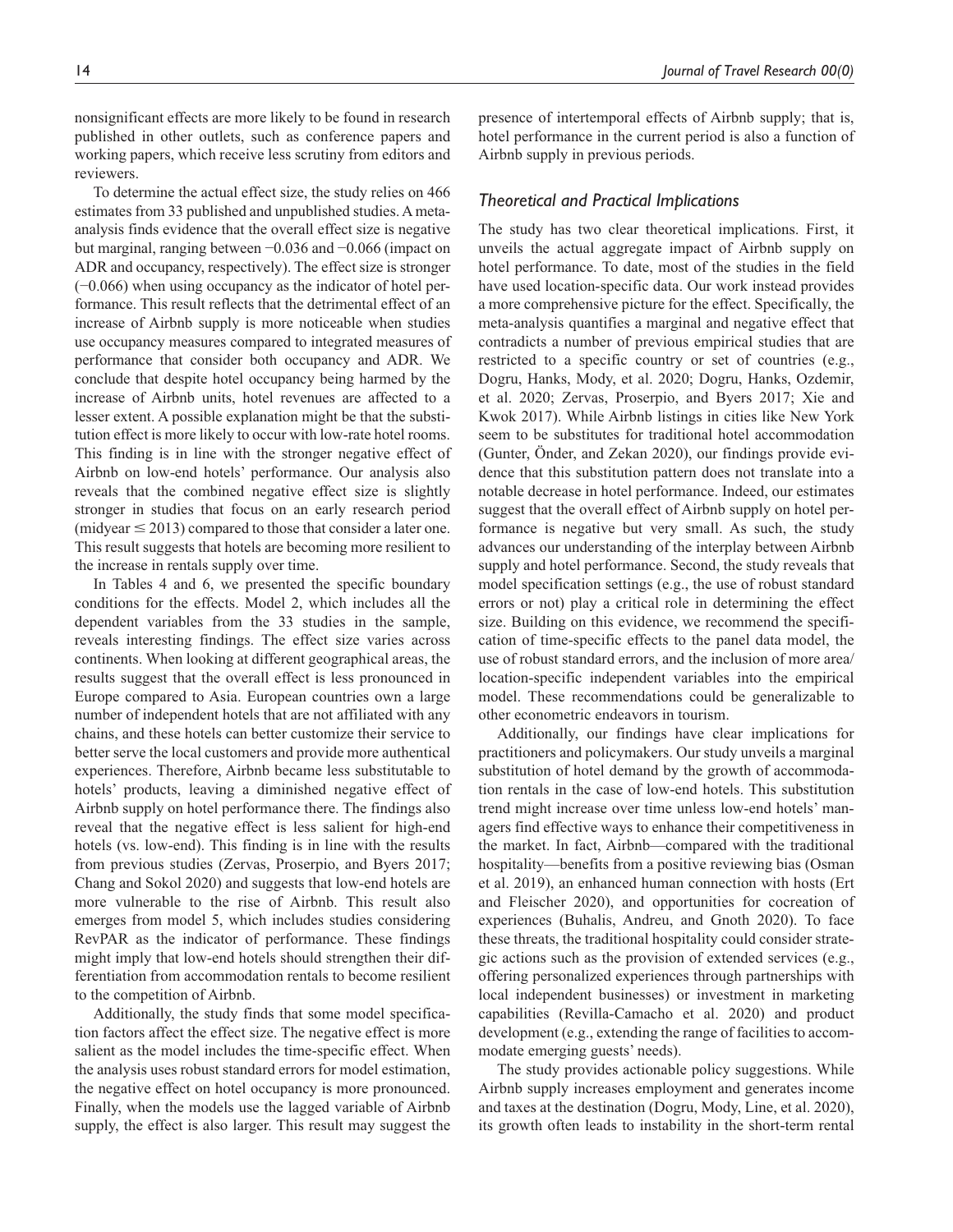market. This is the first study that synthesizes the literature on the effects of Airbnb supply on hotel performance and presents the overall effect by geographic area. Local authorities in geographic areas with high penetration of P2P accommodation rentals (e.g., North America) might be able to exploit this source of income more effectively by regulating this market (Nieuwland and Van Melik 2020). For instance, Vinogradov, Leick, and Kivedal (2020) suggest that no regulation of P2P rentals will lead to an uneven growth pattern and highlight the benefits of moderate taxation.

## *Limitations and Future Research Agenda*

Our study is not without limitations. First, the findings emerge from a set of works that only consider one P2P accommodation platform (i.e., Airbnb). While properties listed on Airbnb represent the main source of P2P accommodation supply, additional holiday rental platforms like Homeaway also operate in this marketplace. Second, because of the limited sample size for meta-analysis, we are unable to scrutinize some additional factors in the meta-regression, such as the specific type of control variables in the model and chain hotel affiliation. Importantly, independent hotels can use revenue management

tools (Abrate, Nicolau, and Viglia 2019; Abrate and Viglia 2016) to react to these different sources of competition and boost their revenues. Third, we recognize the heterogeneous nature of the data and, even though we have tried to address this issue to the fullest extent by accounting for a comprehensive set of factors in the analysis, the variability of the P2P phenomenon is a limitation because total control is not attainable. Fourth, owing to the limited sample size of publications from well-reputed journals, we were unable to limit our metaanalysis to this specific subsample. Last, the accommodation sector is witnessing a great dynamism, with new P2P catering to the increasing demand for unique accommodation (Wang, Asaad, and Filieri 2020) and different tourism flows (Ribaudo and Figini 2017). It is worth noting that the whole sector may also face a temporary swift decrease in demand instigated by the global pandemic (COVID-19). Together with the professionalization of the sector, these trends will shape the future interplay of P2P and traditional accommodation (Dolnicar and Zare 2020), with full flat options preferred to shared flats (Bresciani et al. 2021). Acknowledging this, our study paves the way for innovative multilevel metaanalytic approaches (Maseeh et al. 2021) on the impact of Airbnb on hotel performance.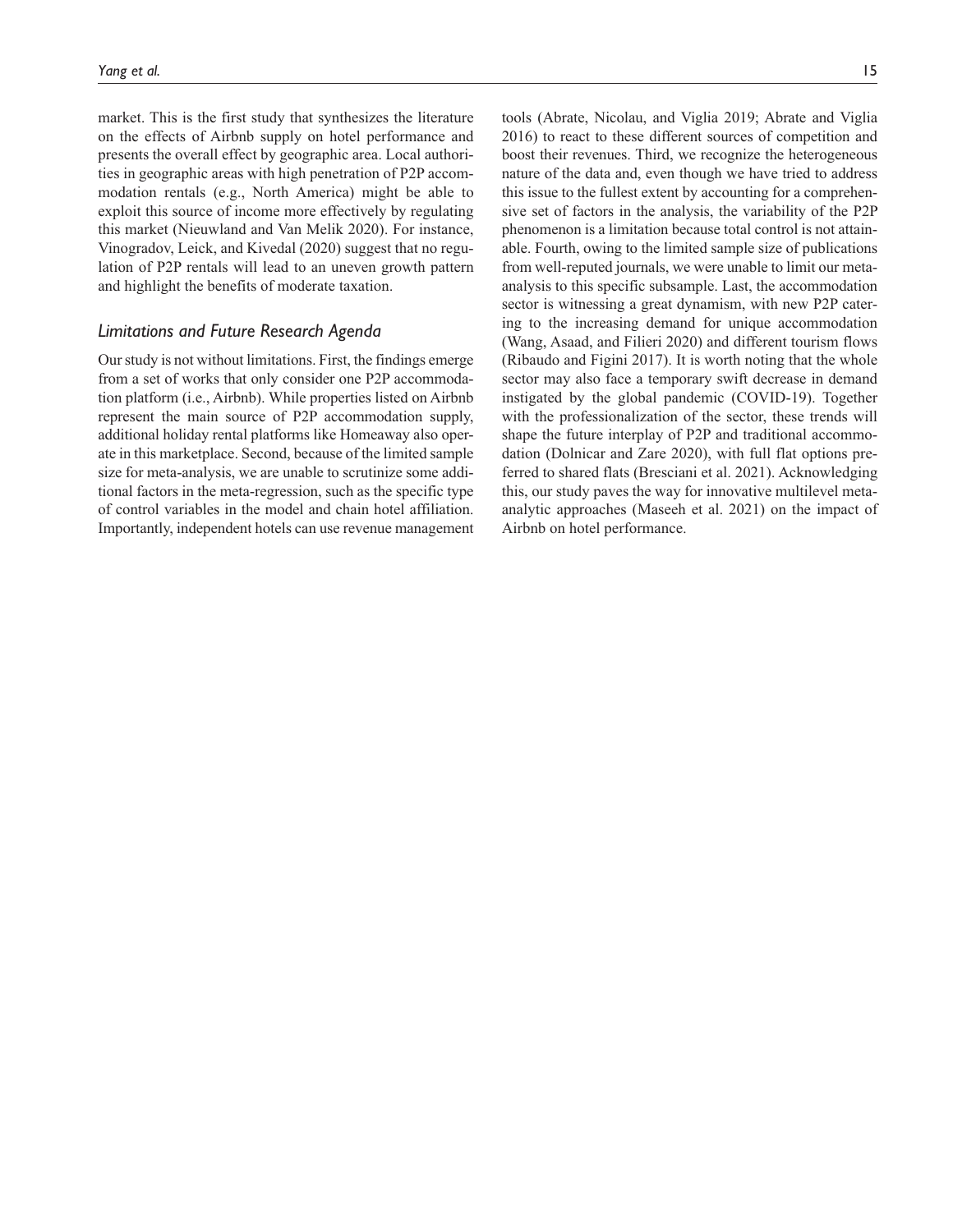**Appendix**

| Authors                                          | of Estimators<br>Number | Sample Country | Research Period | Data Type     | Data Frequency | Publication Type |
|--------------------------------------------------|-------------------------|----------------|-----------------|---------------|----------------|------------------|
| Aznar et al. (2017)                              |                         | Spain          | 2013            | Cross-section | Yearly         | ournal article   |
| Benitez-Aurioles (2019)                          |                         | Spain          | 2006-2016       | .ongitudinal  | Monthly        | ournal article   |
| Benitez-Aurioles (2020)                          | 25                      | Spain          | 2011-2018       | ongitudinal   | Monthly        | ournal article   |
| Borysiewicz (2017)                               |                         | Spain          | 2017            | ongitudinal   | Daily          | Thesis           |
| Breyne and Horé (2020)                           | ∾                       | Belgium        | 2018-2019       | ongitudina    | Monthly        | Master's thesis  |
| Byers et al. (2013)                              |                         | SSL            | 2001-2012       | ongitudinal   | <b>Monthly</b> | Conference paper |
| Chang and Sokol (2020)<br>Choi et al. (2015)     | $\leq$                  | Taiwan         | 2010-2017       | ongitudina    | Monthly        | ournal article   |
|                                                  | $\overline{4}$          | South Korea    | 2010-2013       | .ongitudinal  | Monthly        | ournal article   |
| Coyle and Yeung (2016)                           | $\frac{\infty}{\infty}$ | Europe         | 2003-2015       | -ongitudinal  | Monthly        | Working paper    |
| Dogru, Hanks, Mody, et al. (2020)                | 24                      | 4 countries    | 2001-2017       | ongitudina    | Monthly        | ournal article   |
| Dogru, Hanks, Ozdemir, et al. (2020)             | $\overline{c}$          | SA             | 2002-2018       | ongitudina    | Monthly        | ournal article   |
| Dogru, Mody, and Suess (2019)                    | 45                      | SA             | 2008-2017       | ongitudinal   | Monthly        | ournal article   |
| (Dogru, Mody, Line, Suess, Hanks and Bonn, 2020) | ᡐ                       | Α              | 2002-2018       | ongitudinal   | Monthly        | ournal article   |
| Farronato and Fradkin (2018)                     | 24                      | SS             | 2011-2014       | ongitudinal   | Daily          | Working paper    |
| Gerwe and Froján (2017)                          |                         | Spain          | 2010-2015       | ongitudinal   | Monthly        | Conference paper |
| Heo, Blal, and Choi (2019)                       |                         | France         | 2009-2015       | ongitudinal   | Monthly        | ournal article   |
|                                                  |                         | Netherlands    | 2005-2015       | ongitudina    | Quarterly      | Thesis           |
| Hooijer (2016)<br>Kim and Lee (2019)             | $\frac{4}{6}$           | Korea          | 2010-2014       | ongitudina    | Quarterly      | Working paper    |
| Kuo and Shih (2020)                              | ∾                       | Taiwan         | 2009-2016       | ongitudina    | Monthly        | Working paper    |
| Magaš and Zadel (2020)                           |                         | Croatia        | 2015-2018       | ongitudina    | Monthly        | Conference paper |
| Mao, Tian, and Ye (2019)                         | $\overline{30}$         | SA             | 2008-2014       | ongitudinal   | Monthly        | Working paper    |
| McGowan and Mahon (2018)                         | P                       | SS             | 2006-2016       | ongitudinal   | Monthly        | ournal article   |
| Mhlanga (2021)                                   | $\tilde{=}$             | South Africa   | 2015-2018       | ongitudina    | rearly/monthly | ournal article   |
| Neeser, Peitz, and Stuhler (2015)                | 28                      | 3 ountries     | 2004-2015       | -ongitudina   |                | Working paper    |
| Nguyen (2019)                                    | ∾                       | SA             | 2015-2018       | ongitudinal   | Monthly        | Thesis           |
| Roma, Panniello, and Lo Nigro (2019)             | $\overline{8}$          | taly           | 2018            | Cross-section | Daily          | ournal article   |
| Seo and Soh (2019)                               |                         | SS             | 2000-2019       | ongitudinal   | Monthly        | Conference paper |
| Strømmen-Bakhtiar and Vinogradov (2019)          |                         | Vorway         | 2014-2016       | ongitudinal   | Yearly         | ournal article   |
| Wang (2017)                                      | $\circ$                 | SA             | 2014/15-2016    | ongitudinal   | rearly/monthly | Thesis           |
| Xie and Kwok (2017)                              | 4                       | SA             | 2008-2011       | ongitudinal   | Quarterly      | ournal article   |
| Yang and Mao (2019)                              | $\subseteq$             | <b>A</b>       | 2014-2016       | ongitudinal   | Monthly        | ournal article   |
| Ytreberg (2016)                                  | $\infty$                | Vorway         | 2006-2016       | -ongitudinal  | Monthly        | Thesis           |
| Zervas, Proserpio, and Byers (2017)              |                         | SA             | 2003-2014       | -ongitudinal  | Monthly        | Journal article  |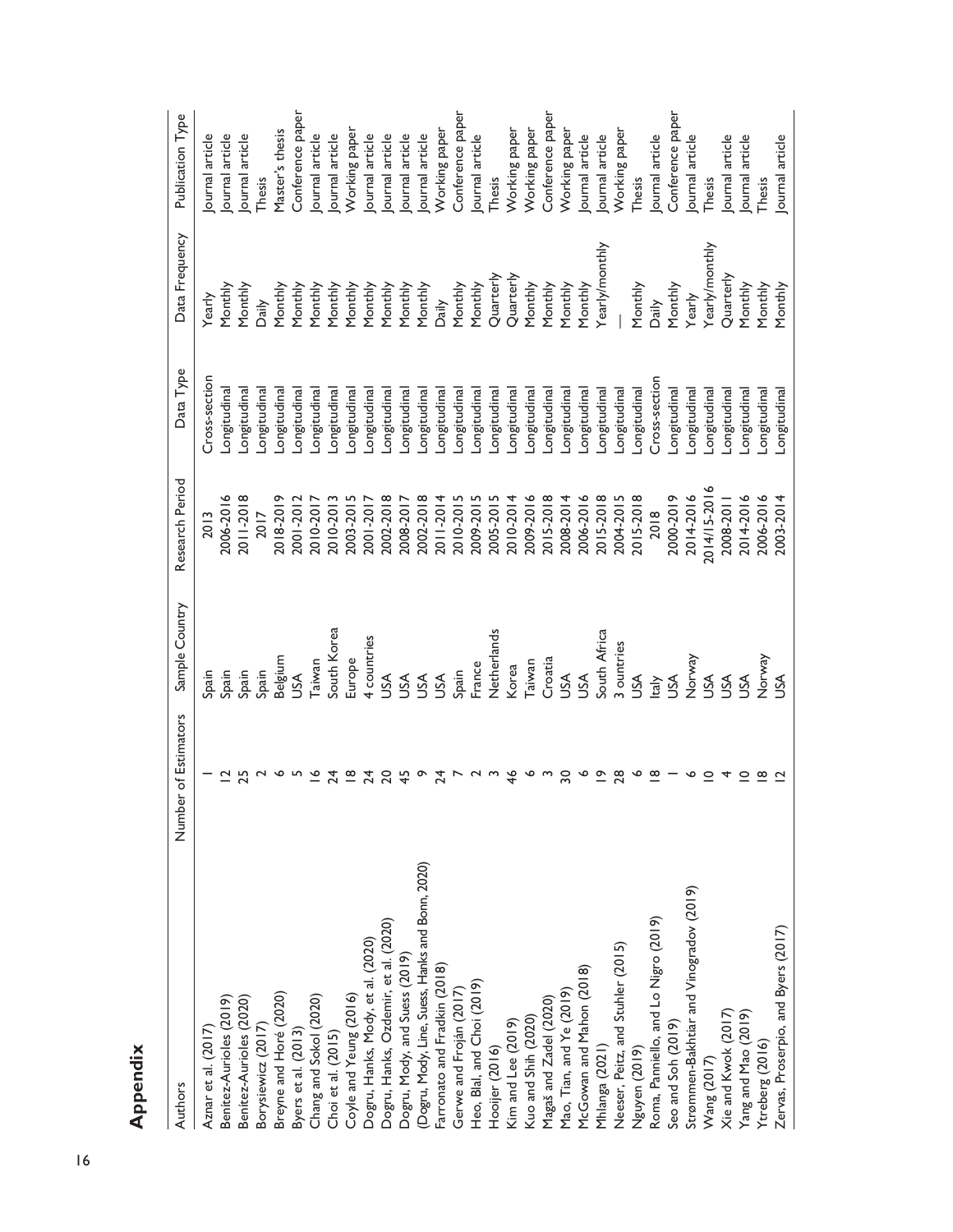#### **Declaration of Conflicting Interests**

The author(s) declared no potential conflicts of interest with respect to the research, authorship, and/or publication of this article.

#### **Funding**

The author(s) received no financial support for the research, authorship, and/or publication of this article.

#### **ORCID iDs**

Giampaolo Viglia D <https://orcid.org/0000-0001-8521-4988> Juan Luis Nicolau **b** <https://orcid.org/0000-0003-0048-2823>

#### **References**

- Abrate, Graziano, Juan Luis Nicolau, and Giampaolo Viglia. 2019. "The Impact of Dynamic Price Variability on Revenue Maximization." *Tourism Management* 74:224–33.
- Abrate, Graziano, and Giampaolo Viglia. 2016. "Strategic and Tactical Price Decisions in Hotel Revenue Management." *Tourism Management* 55:123–32.
- Airbnb. 2020a. About us. <https://news.airbnb.com/about-us/>.
- Airbnb. 2020b. *Airbnb's Growth and Summer Travel Updates*. [https://news.airbnb.com/airbnbs-growth-and-summer-travel](https://news.airbnb.com/airbnbs-growth-and-summer-travel-updates/)[updates/.](https://news.airbnb.com/airbnbs-growth-and-summer-travel-updates/)
- Apergis, Nicholas, Tasawar Hayat, and Tareq Saeed. 2020. "Airbnb and Hotel Revenues in Popular Greek Destinations." *Journal of Economic Studies* 48 (4): 804–16.
- Aznar, Juan Pedro, Josep M. Sayeras, Alba Rocafort, and Jorge Galiana. 2017. "The Irruption of Airbnb and Its Effects on Hotel Profitability: An Analysis of Barcelona's Hotel Sector." *Intangible Capital* 13 (1): 147–59.
- Bardhi, Fleura, and Giana M. Eckhardt. 2012. "Access-Based Consumption: The Case of Car Sharing." *Journal of Consumer Research* 39 (4): 881–98.
- Bellemare, Marc F., Takaaki Masaki, and Thomas B. Pepinsky. 2017. "Lagged Explanatory Variables and the Estimation of Causal Effect." *Journal of Politics* 79 (3): 949–63.
- Benítez-Aurioles, Beatriz. 2019. "Is Airbnb Bad for Hotels?" *Current Issues in Tourism* 1–4.
- Benítez-Aurioles, Beatriz. 2020. "Impacts of the Peer-to-Peer Market on Tourist Accommodation on the Balearic Islands of Mallorca and Menorca." *Island Studies Journal* 15 (2): 353–70.
- Bollen, Kenneth A., and Robert W. Jackman. 1985. "Regression Diagnostics: An Expository Treatment of Outliers and Influential Cases." *Sociological Methods & Research* 13 (4): 510–42.
- Borysiewicz, R. F. 2017. "Airbnb Spatial Agglomeration and Hotel Prices: Case of Palma de Mallorca." Universitat de les Illes Balears.
- Botsman, R. 2014. "Sharing's Not Just for Start-Ups." *Harvard Business Review* 92 (9): 23–25.
- Bostman, R., and Roo Rogers. 2011. *What's Mine Is Yours. How Collaborative Consumption Is Changing the Way We Live*. London: Collins.
- Bresciani, Stefano, Alberto Ferraris, Gabriele Santoro, Katia Premazzi, Roberto Quaglia, Dorra Yahiaoui, and Giampaolo Viglia. "The Seven Lives of Airbnb. The Role of Accommodation Types." *Annals of Tourism Research* 88 (2021): 103170.
- Breyne, Louis, and Louis Horé. 2020. *Airbnb Impact on the Hotel Market in Brussels*. Louvain School of Management, Université catholique de Louvain.
- Buhalis, D., L. Andreu, and J. Gnoth. 2020. "The Dark Side of the Sharing Economy: Balancing Value Co-creation and Value Co-destruction." *Psychology & Marketing* 37 (5): 689–704.
- Buhalis, Dimitrios, Tracy Harwood, Vanja Bogicevic, Giampaolo Viglia, Srikanth Beldona, and Charles Hofacker. 2019. "Technological Disruptions in Services: Lessons from Tourism and Hospitality." *Journal of Service Management* 30 (4): 484–506.
- Byers, John W., Flavio Esposito, Davide Proserpio, and Georgios Zervas. 2013. "The Hyper-local Economic Impact of Airbnb." Paper presented at: 9th Symposium on Statistical Challenges in eCommerce Research; Lisbon, Portugal.
- Chang, Hung-Hao, and D. Daniel Sokol. 2020. "How Incumbents Respond to Competition from Innovative Disruptors in the Sharing Economy—The Impact of Airbnb on Hotel Performance." *Strategic Management Journal*. [https://doi.](https://doi.org/10.1002/smj.3201) [org/10.1002/smj.3201](https://doi.org/10.1002/smj.3201).
- Chen, Wei, Zaiyan Wei, and Karen Xie. 2019. "Regulating Professional Players in Peer-to-Peer Markets: Evidence from Airbnb." SSRN 3450793.
- Cheng, Mingming, and Guojie Zhang. 2019. "When Western Hosts Meet Eastern Guests: Airbnb Hosts' Experience with Chinese Outbound Tourists." *Annals of Tourism Research* 75:288–303.
- Choi, K. Hong, Joohyun Jung, S. Yeol Ryu, Su-Do Kim, and S. Min Yoon. 2015. "The Relationship between Airbnb and the Hotel Revenue: In the Case of Korea." *Indian Journal of Science and Technology* 8 (26): 1–8.
- Coyle, Diane, and Timothy Yeung. 2016. "Understanding AirBnB in fourteen European Cities." *Jean-Jacques Laffont Digital Chair Working Papers* 7088:1–33.
- Djankov, Simeon, and Peter Murrell. 2002. "Enterprise Restructuring in Transition: A Quantitative Survey." *Journal of Economic Literature* 40 (3): 739–92.
- Dogru, Tarik, Makarand Mody, and Courtney Suess. 2017 "The Hotel Industry's Achilles Heel? Quantifying the Negative Impacts of Airbnb on Boston's Hotel Performance." *Boston Hospitality Review* 5 (3): 1–11.
- Dogru, Tarik, Lydia Hanks, Makarand Mody, Courtney Suess, and Ercan Sirakaya-Turk. 2020. "The Effects of Airbnb on Hotel Performance: Evidence from Cities beyond the United States." *Tourism Management* 79:104090.
- Dogru, Tarik, Lydia Hanks, Ozgur Ozdemir, Murat Kizildag, Apostolos Ampountolas, and Ilhan Demirer. 2020. "Does Airbnb Have a Homogenous Impact? Examining Airbnb's Effect on Hotels with Different Organizational Structures." *International Journal of Hospitality Management* 86:102451.
- Dogru, Tarik, Makarand Mody, and Courtney Suess. 2019. "Adding Evidence to the Debate: Quantifying Airbnb's Disruptive Impact on Ten Key Hotel Markets." *Tourism Management* 72:27–38.
- Dogru, Tarik, Makarand Mody, Nathan Line, Courtney Suess, Lydia Hanks, and Mark Bonn. 2020. "Investigating the Whole Picture: Comparing the Effects of Airbnb Supply and Hotel Supply on Hotel Performance across the United States." *Tourism Management* 79:104094.
- Dogru, Tarik, Makarand Mody, Courtney Suess, Sean McGinley, and Nathaniel D. Line. 2020. "The Airbnb Paradox: Positive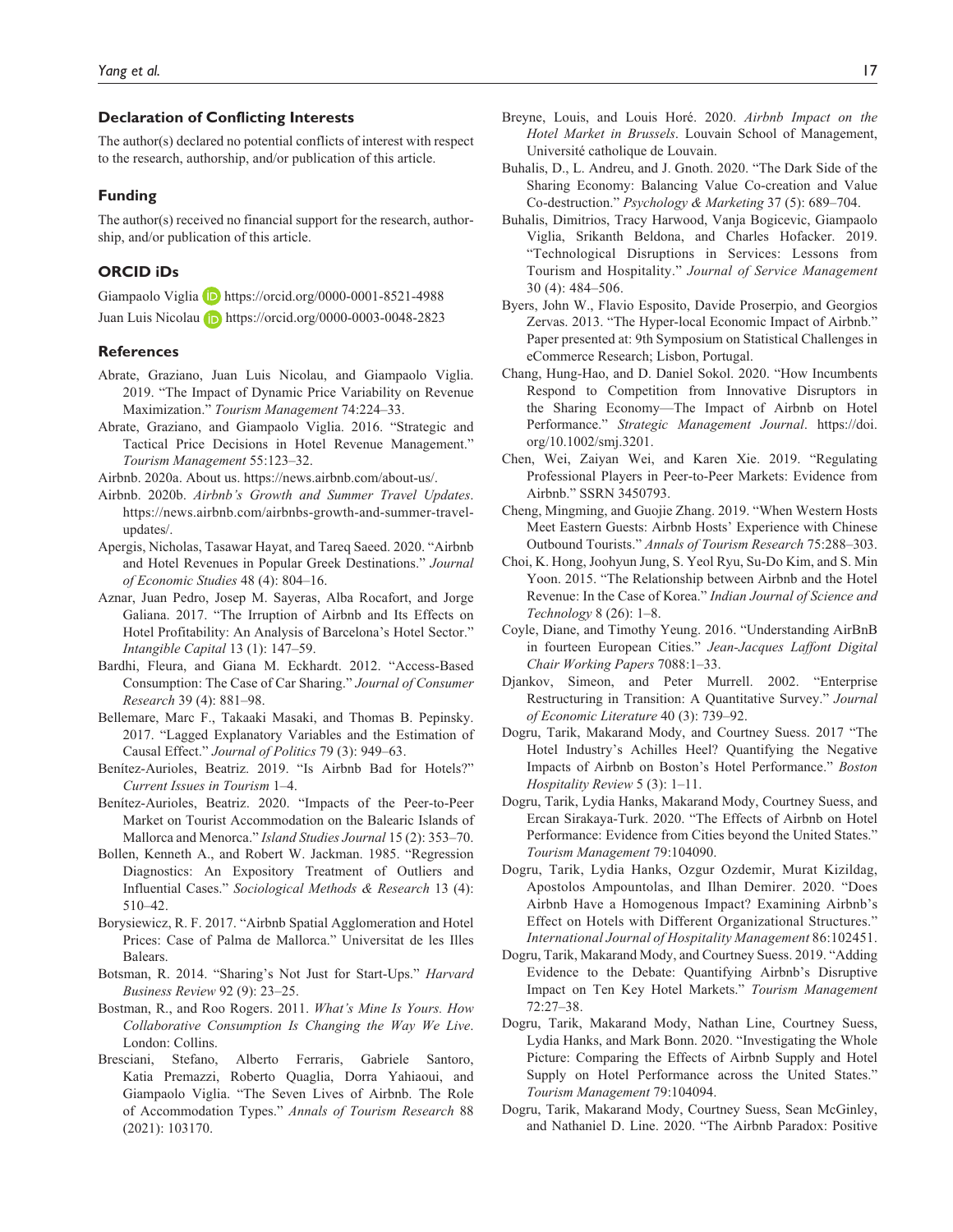Employment Effects in the Hospitality Industry." *Tourism Management* 77:104001.

- Dolnicar, Sara. 2018. "Unique Features of Peer-to-Peer Accommodation Networks." In *Peer-to-Peer Accommodation Networks: Pushing the Boundaries*, 1–14. Oxford: Good fellow.
- Dolnicar, Sara. 2019. "A Review of Research into Paid Online Peer-to-Peer Accommodation: Launching the Annals of Tourism Research Curated Collection on Peer-to-Peer Accommodation." *Annals of Tourism Research* 75:248–64.
- Dolnicar, Sara, and Samira Zare. 2020. "COVID19 and Airbnb— Disrupting the Disruptor." *Annals of Tourism Research* 83:102961.
- Doucouliagos, Hristos Chris. 2011. "How Large Is Large? Preliminary and Relative Guidelines for Interpreting Partial Correlations in Economics (No. 2011\_5)." Deakin University, Faculty of Business and Law, School of Accounting, Economics and Finance.
- Duval, Sue, and Richard Tweedie. 2000. "Trim and Fill: A Simple Funnel-Plot–Based Method of Testing and Adjusting for Publication Bias in Meta-analysis." *Biometrics* 56 (2): 455–63.
- Ert, Eyal, and Aliza Fleischer. 2020. "What Do Airbnb Hosts Reveal by Posting Photographs Online and How Does It Affect Their Perceived Trustworthiness?" *Psychology & Marketing* 37 (5): 630–40.
- Falk, Martin Thomas, and Yang Yang. 2020. "Hotels Benefit from Stricter Regulations on Short-Term Rentals in European Cities." *Tourism Economics*. April 21.
- Farronato, Chiara, and Andrey Fradkin. 2018. "The Welfare Effects of Peer Entry in the Accommodation Market: The Case of Airbnb." No. w24361. Washington, DC: National Bureau of Economic Research.
- Ferguson, Christopher J., and Michael T. Brannick. 2012. "Publication Bias in Psychological Science: Prevalence, Methods for Identifying and Controlling, and Implications for the Use of Meta-analyses." *Psychological Methods* 17 (1): 120.
- Gerwe, Oksana, and Rosario Silva Froján. 2017. "Airbnb: A Foe or a Friend? Effect of Entry of a Peer-to-Peer Platform on Incumbents' Performance." In *Academy of Management Proceedings*, 1, 13347. Briarcliff Manor, NY: Academy of Management.
- Gibbs, Chris, Daniel Guttentag, Ulrike Gretzel, Lan Yao, and Jym Morton. 2018. "Use of Dynamic Pricing Strategies by Airbnb Hosts." *International Journal of Contemporary Hospitality Management* 20 (1): 2–20.
- Ginindza, Sebenzile, and Tembi Maloney Tichaawa. 2019. "The Impact of Sharing Accommodation on the Hotel Occupancy Rate in the Kingdom of Swaziland." *Current Issues in Tourism* 22 (16): 1975–91.
- Glass, Gene V. 1976. "Primary, Secondary, and Meta-analysis of Research." *Educational Researcher* 5 (10): 3–8.
- Greenberg, David H., Charles Michalopoulos, and Philip K. Robins. 2003. "A Meta-analysis of Government-Sponsored Training Programs." *ILR Review* 57 (1): 31–53.
- Gunter, Ulrich, and Irem Önder. 2018. "Determinants of Airbnb Demand in Vienna and Their Implications for the Traditional Accommodation Industry." *Tourism Economics* 24 (3): 270–93.
- Gunter, U., Önder I., and Bozana Zekan. 2020. "Modeling Airbnb Demand to New York City While Employing Spatial Panel Data at the Listing Level." *Tourism Management* 77:104000.
- Gutiérrez, Javier, Juan Carlos García-Palomares, Gustavo Romanillos, and María Henar Salas-Olmedo. 2017. "The Eruption of Airbnb in Tourist Cities: Comparing Spatial Patterns of Hotels and Peer-to-Peer Accommodation in Barcelona." *Tourism Management* 62:278–91.
- Guttentag, Daniel, Stephen Smith, Luke Potwarka, and Mark Havitz. 2018. "Why Tourists Choose Airbnb: A Motivation-Based Segmentation Study." *Journal of Travel Research* 57 (3): 342–59.
- Havranek, Tomas, Zuzana Irsova, and Olesia Zeynalova. 2018. "Tuition Fees and University Enrolment: A Meta-regression Analysis." *Oxford Bulletin of Economics and Statistics* 80 (6): 1145–84.
- Heo, Cindy Yoonjoung, Inès Blal, and Miju Choi. 2019. "What Is Happening in Paris? Airbnb, Hotels, and the Parisian Market: A Case Study." *Tourism Management* 70:78–88.
- Hooijer, Puck. 2016. "The Relationship between Airbnb and the Hotel Revenue: Evidence from the Netherlands." University of Amsterdam Dissertation.
- Karlsson, Logi, and Sara Dolnicar. 2016. "Someone's Been Sleeping in My Bed." *Annals of Tourism Research* 58:159–62.
- Karlsson, Logi, Astrid Kemperman, and Sara Dolnicar. 2017. "May I Sleep in Your Bed? Getting Permission to Book." *Annals of Tourism Research* 62:1–12.
- Kim, Min Jung, and Hwa Ryung Lee. 2019. "The Airbnb Effect on the Hotel Industry: Evidence from Korea." Working Paper 2019-01. Korea Development Institute.
- Kuo, Fang-Chang, and Hsin-Hsi Shih. 2020. "The Impact of Sharing Economy: Evidence from Airbnb and Taiwanese Hotel Industry." SSRN. [https://ssrn.com/abstract=3622098.](https://ssrn.com/abstract=3622098)
- Lee, Seunghwan, and Dae-Young Kim. 2018. "The Effect of Hedonic and Utilitarian Values on Satisfaction and Loyalty of Airbnb Users." *International Journal of Contemporary Hospitality Management* 30 (3): 1332–51.
- Leoni, Veronica, Paolo Figini, and Jan Olof William Nilsson. 2020. "It's Not All about Price. The Determinants of Occupancy Rates in Peer-to-Peer Accommodation: A Methodological Contribution." *International Journal of Contemporary Hospitality Management* 32 (4): 1693–711.
- Magaš, Damir, and Zrinka Zadel. 2020. "Influence of Airbnb on Hotel Sector Performance Indicators in Croatia." In *Faculty of Tourism and Hospitality Management in Opatija. Biennial International Congress*, 147–61. Faculty of Tourism & Hospitality Management, University of Rijeka.
- Mao, Yifei, Xuan Tian, and Kailei Ye. 2019. "Real Effects of Peer-to-Peer Rental: Evidence from Airbnb." *Kelley School of Business Research Paper* 18-15: 19-13.
- Maseeh, Haroon Iqbal, Charles Jebarajakirthy, Robin Pentecost, Denni Arli, Scott Weaven, and Md Ashaduzzaman. 2021. "Privacy Concerns in E-commerce: A Multilevel Metaanalysis." *Psychology & Marketing* 38 (10): 1779–98.
- Mattila, Anna S. 2007. "The Impact of Affective Commitment and Hotel Type in Influencing Guests' Share of Wallet." *Journal of Hospitality & Leisure Marketing* 15 (4): 55–68.
- McGowan, Richard, and John Mahon. 2018. "David versus Goliath: Airbnb and the New York Hotel Industry." *Archives of Business Research* 6 (4): 130–42.
- Melo, Patricia C., Daniel J. Graham, and Robert B. Noland. 2009. "A Meta-analysis of Estimates of Urban Agglomeration Economies." *Regional Science and Urban Economics* 39 (3): 332–42.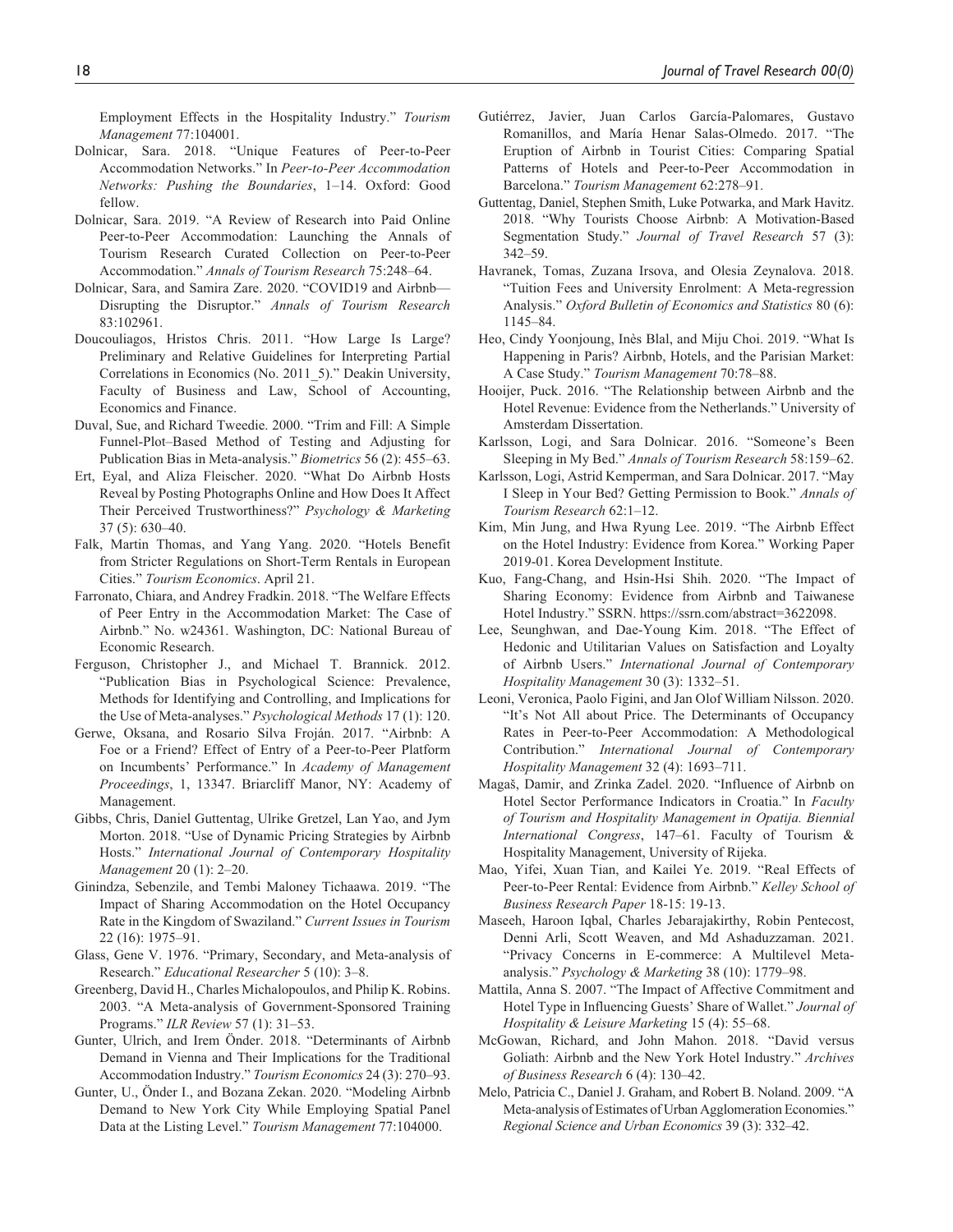- Mhlanga, Oswald. 2021. "Airbnb and Hotels: Friends, Enemies or Frenemies?" *International Journal of Culture, Tourism and Hospitality Research* 15 (2): 202–17.
- Mody, Makarand, Courtney Suess, and Xinran Lehto. 2019. "Going Back to Its Roots: Can Hospitableness Provide Hotels Competitive Advantage over the Sharing Economy?" *International Journal of Hospitality Management* 76:286–98.
- Mohamad, Hassan. 2016. "Estimating the Impact of Airbnb on Hotels in Toronto." Master's thesis, Massachusetts Institute of Technology.
- Moldes, Olaya, and Lisbeth Ku. 2020. "Materialistic Cues Make Us Miserable: A Meta-analysis of the Experimental Evidence for the Effects of Materialism on Individual and Societal Well-Being." *Psychology & Marketing* 37 (10): 1396–419.
- Neeser, David, Martin Peitz, and Jan Stuhler. 2015. "Does Airbnb Hurt Hotel Business: Evidence from the Nordic Countries." Universidad Carlos III de Madrid: 1–26.
- Nguyen, Tai. 2019. "Home Sharing in New York City: Impact on Hotel, Rental, and Welfare." Dissertation, Department of Economics, Haverford College.
- Nieto García, Marta, Pablo A. Muñoz-Gallego, Giampaolo Viglia, and Óscar González-Benito. 2019. "Be Social! The Impact of Self-Presentation on Peer-to-Peer Accommodation Revenue." *Journal of Travel Research* 59 (7): 1268–81.
- Nieuwland, Shirley, and Rianne Van Melik. 2020. "Regulating Airbnb: How Cities Deal with Perceived Negative Externalities of Short-Term Rentals." *Current Issues in Tourism* 23 (7): 811–25.
- Nunkoo, Robin, Boopen Seetanah, Zameelah Rifkha Khan Jaffur, Paul George Warren Moraghen, and Raja Vinesh Sannassee. 2020. "Tourism and Economic Growth: A Meta-regression Analysis." *Journal of Travel Research* 59 (3): 404–23.
- Osman, Hanaa, David D'Acunto, and Nick Johns. "Home and Away: Why Do Consumers Shy Away from Reporting Negative Experiences in the Peer-to-Peer Realms?" *Psychology & Marketing* 2019; 36 (12): 1162–75.
- Peng, B., H. Song, G. I. Crouch, and S. F. Witt. 2015. "A Metaanalysis of International Tourism Demand Elasticities." *Journal of Travel Research* 54 (5): 611–33.
- Pera, Rebecca, Giampaolo Viglia, Laura Grazzini, and Daniele Dalli. 2019. "When Empathy Prevents Negative Reviewing Behavior." *Annals of Tourism Research* 75:265–78.
- Revilla-Camacho, M. Á., B. Palacios-Florencio, D. Garzón, and C. Prado-Román. 2020. "Marketing Capabilities and Innovation. How Do They Affect the Financial Results of Hotels?" *Psychology & Marketing* 37 (3): 506–18.
- Rhee, Hosung Timothy, and Sung-Byung Yang. 2015. "Does Hotel Attribute Importance Differ by Hotel? Focusing on Hotel Star-Classifications and Customers' Overall Ratings." *Computers in Human Behavior* 50:576–87.
- Ribaudo, Giorgio, and Paolo Figini. 2017. "The Puzzle of Tourism Demand at Destinations Hosting UNESCO World Heritage Sites: An Analysis of Tourism Flows for Italy." *Journal of Travel Research* 56 (4): 521–42.
- Ringquist, Evan. 2013. *Meta-Analysis for Public Management and Policy*. New York: John Wiley.
- Roma, Paolo, Umberto Panniello, and Giovanna Lo Nigro. 2019. "Sharing Economy and Incumbents' Pricing Strategy: The Impact of Airbnb on the Hospitality Industry." *International Journal of Production Economics* 214:17–29.
- Schmidt, Frank L., and John E. Hunter. 2014. *Methods of Meta-Analysis: Correcting Error and Bias in Research Findings*. Thousand Oaks, CA: Sage.
- Schulze, Ralf. 2004. *Meta-analysis—A Comparison of Approaches*. Gottingen: Hogrefe.
- Seo, Kwanglim, and Jungtae Soh. 2019. "An Analysis of the Impact of Airbnb on Hotel Performance: The Influence of Price Differences." Proceedings of The 2019 Pan Asia International Tourism Conference, Daejeon, Korea.
- Shuqair, Saleh, Diego Costa Pinto, and Anna S. Mattila. 2019. "Benefits of Authenticity: Post-failure Loyalty in the Sharing Economy." *Annals of Tourism Research* 78:102741.
- So, Kevin Kam Fung, Haemoon Oh, and Somang Min. 2018. "Motivations and Constraints of Airbnb Consumers: Findings from a Mixed-Methods Approach." *Tourism Management* 67:224–36.
- Stanley, T. D. 2005. "Beyond Publication Bias." *Journal of Economic Surveys* 19 (3): 309–45.
- Stanley, T. D., and Hristos Doucouliagos. 2010. "Picture This: A Simple Graph That Reveals Much Ado about Research." *Journal of Economic Surveys* 24 (1): 170–91.
- Stanley, T. D., and Hristos Doucouliagos. 2012. *Meta-Regression Analysis in Economics and Business*. London: Routledge.
- Stanley, T. D., and Hristos Doucouliagos. 2016. "Neither Fixed nor Random: Weighted Least Squares Meta-regression." *Research Synthesis Methods* 8 (1): 19–42.
- Stanley, T. D., Hristos Doucouliagos, and Piers Steel. 2018. "Does ICT Generate Economic Growth? A Meta-regression Analysis." *Journal of Economic Surveys* 32 (3): 705–26.
- Strømmen-Bakhtiar, Abbas, and Evgueni Vinogradov. 2019. "The Effects of Airbnb on Hotels in Norway." *Society and Economy* 41 (1): 87–105.
- Tussyadiah, Iis P. 2016. "Factors of Satisfaction and Intention to Use Peer-to-Peer Accommodation." *International Journal of Hospitality Management* 55:70–80.
- Van Houwelingen, Hans C., Lidia R. Arends, and Theo Stijnen. 2002. "Advanced Methods in Meta-analysis: Multivariate Approach and Meta-regression." *Statistics in Medicine* 21 (4): 589–624.
- Vinogradov, Evgueni, Birgit Leick, and Bjørnar Karlsen Kivedal. 2020. "An Agent-Based Modelling Approach to Housing Market Regulations and Airbnb-Induced Tourism." *Tourism Management* 77:104004.
- Volgger, Michael, Ross Taplin, and Christof Pforr. 2019. "The Evolution of 'Airbnb-Tourism': Demand-Side Dynamics around International Use of Peer-to-Peer Accommodation in Australia." *Annals of Tourism Research* 75:322–37.
- Wang, Siyu. 2017. "The Impact of Airbnb on the Coachella Valley Hotel Industry." CMC Senior Theses. 1610. [https://scholar](https://scholarship.claremont.edu/cmc_theses/1610)[ship.claremont.edu/cmc\\_theses/1610](https://scholarship.claremont.edu/cmc_theses/1610).
- Wang, Yichuan, Yousra Asaad, and Raffaele Filieri. 2020. "What Makes Hosts Trust Airbnb? Antecedents of Hosts' Trust toward Airbnb and Its Impact on Continuance Intention." *Journal of Travel Research* 59 (4): 686–703.
- Xiang, Yixiao, and Sara Dolnicar. 2018. "Chapter 13—Networks in China." In *Peer-to-Peer Accommodation Networks: Pushing the Boundaries*, edited by S. Dolnicar. Oxford: Goodfellow.
- Xie, Karen L., and Linchi Kwok. 2017. "The Effects of Airbnb's Price Positioning on Hotel Performance." *International Journal of Hospitality Management* 67:174–84.